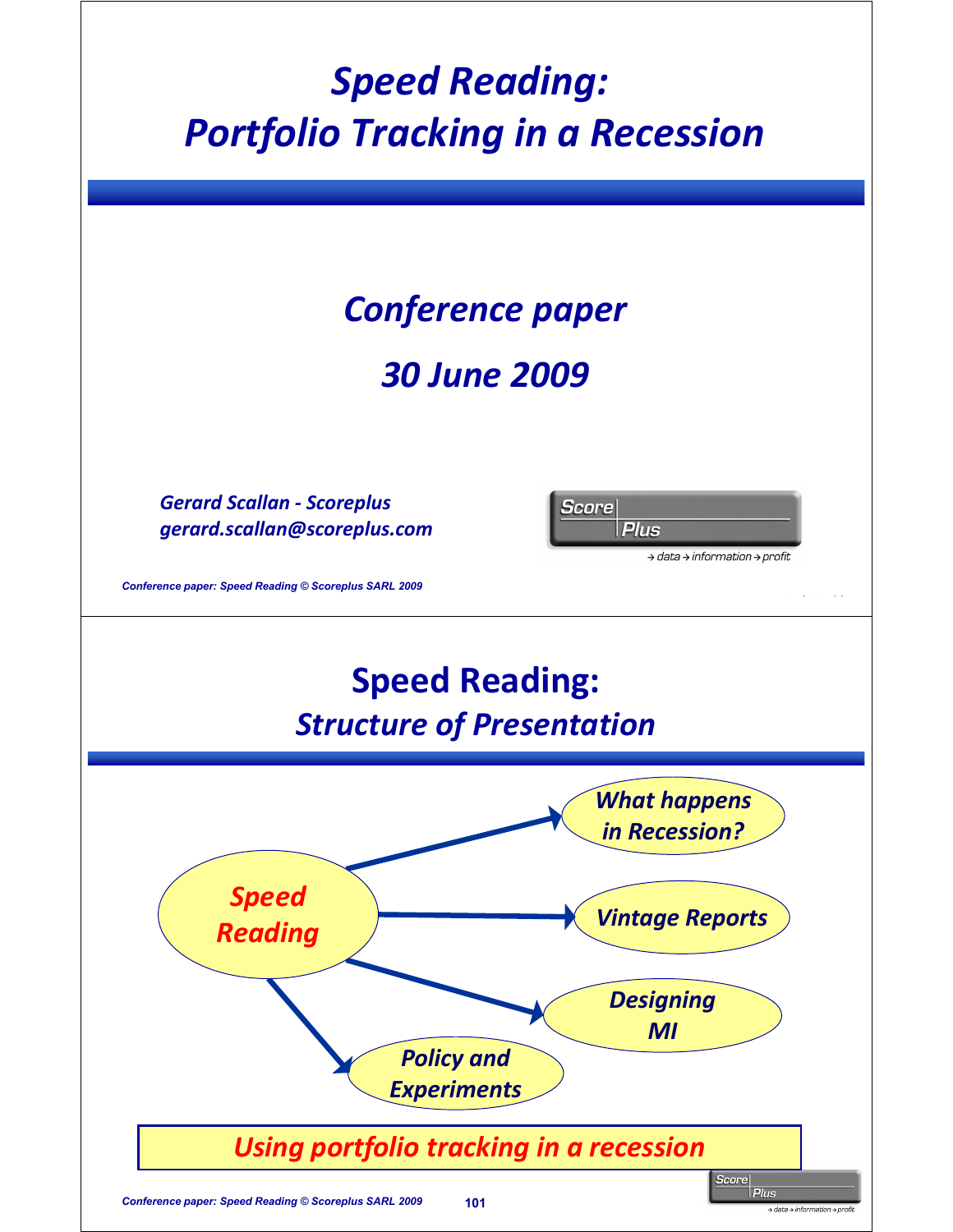### **What happens in a recession?**



#### **Portfolio mix in recession**





- Poor performance of consolidation loans
	- and re-financing
- Most serious on mortgages
	- $\blacksquare$  but hits later in time
- Credit cards less affected
	- balances grow on bads

**Position for resilience** 

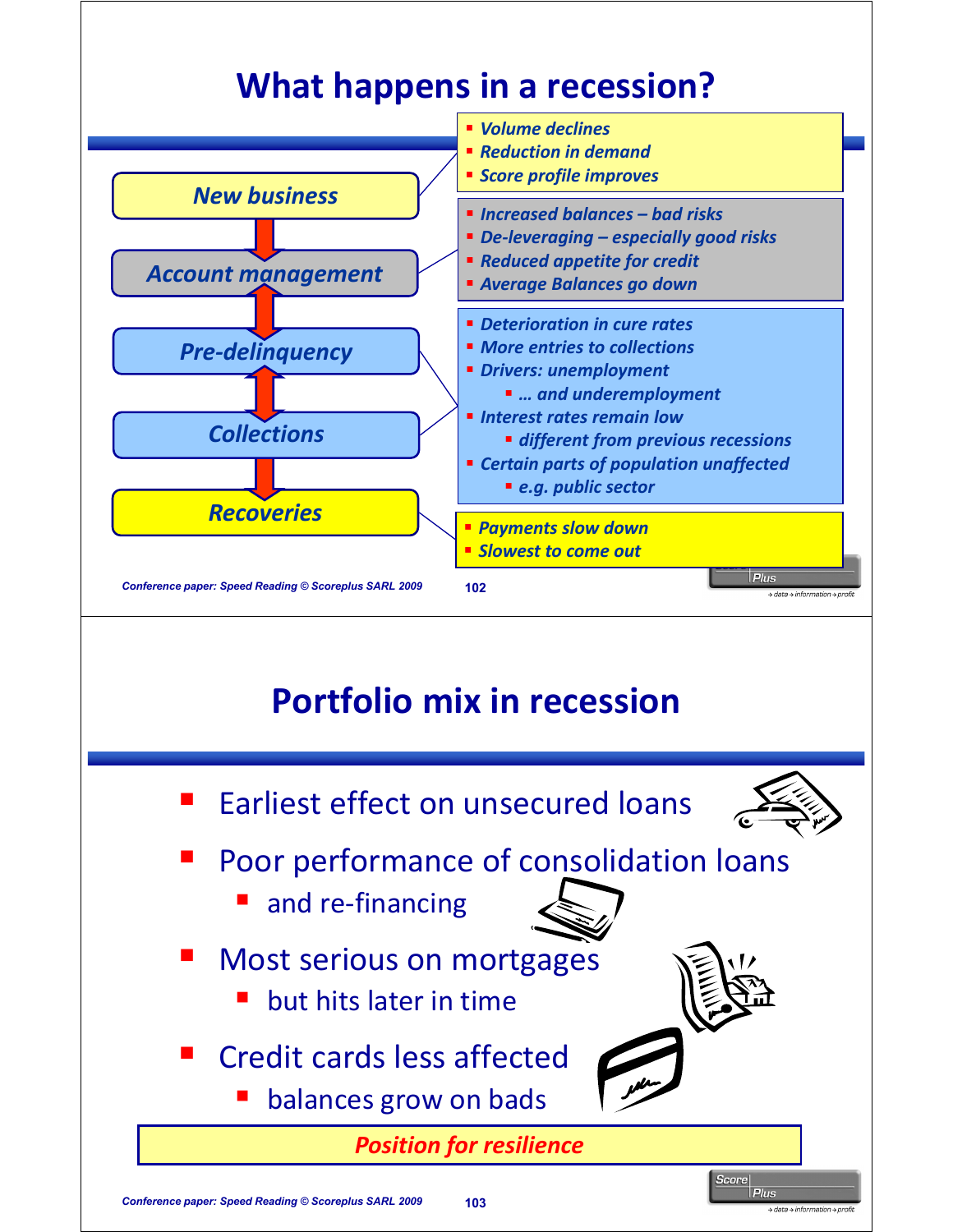

#### **Management Balance** *Limit losses <-> Preserve potential*

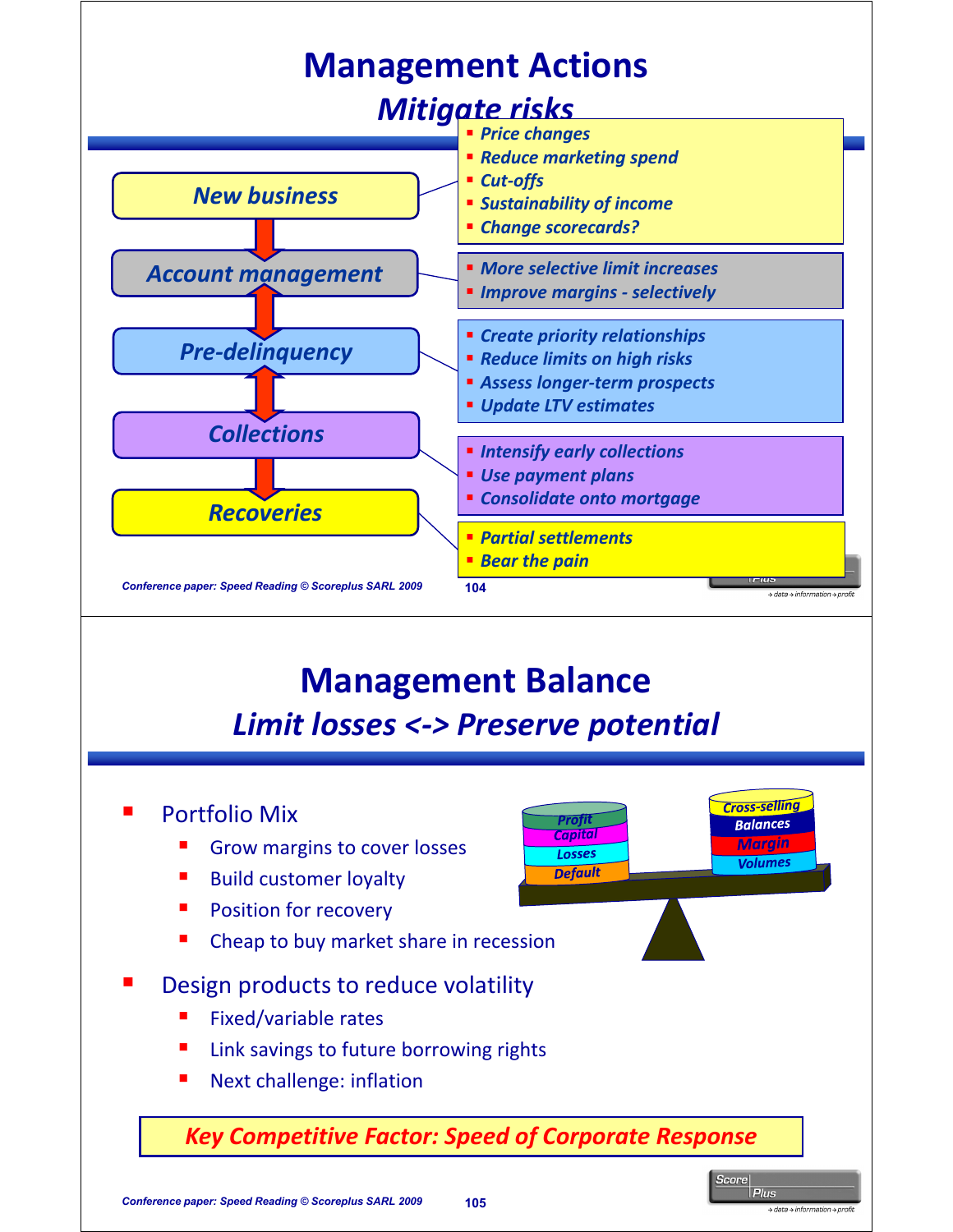# **Scoring and Competition**

*… speed of response*



#### *Using portfolio tracking in a recession*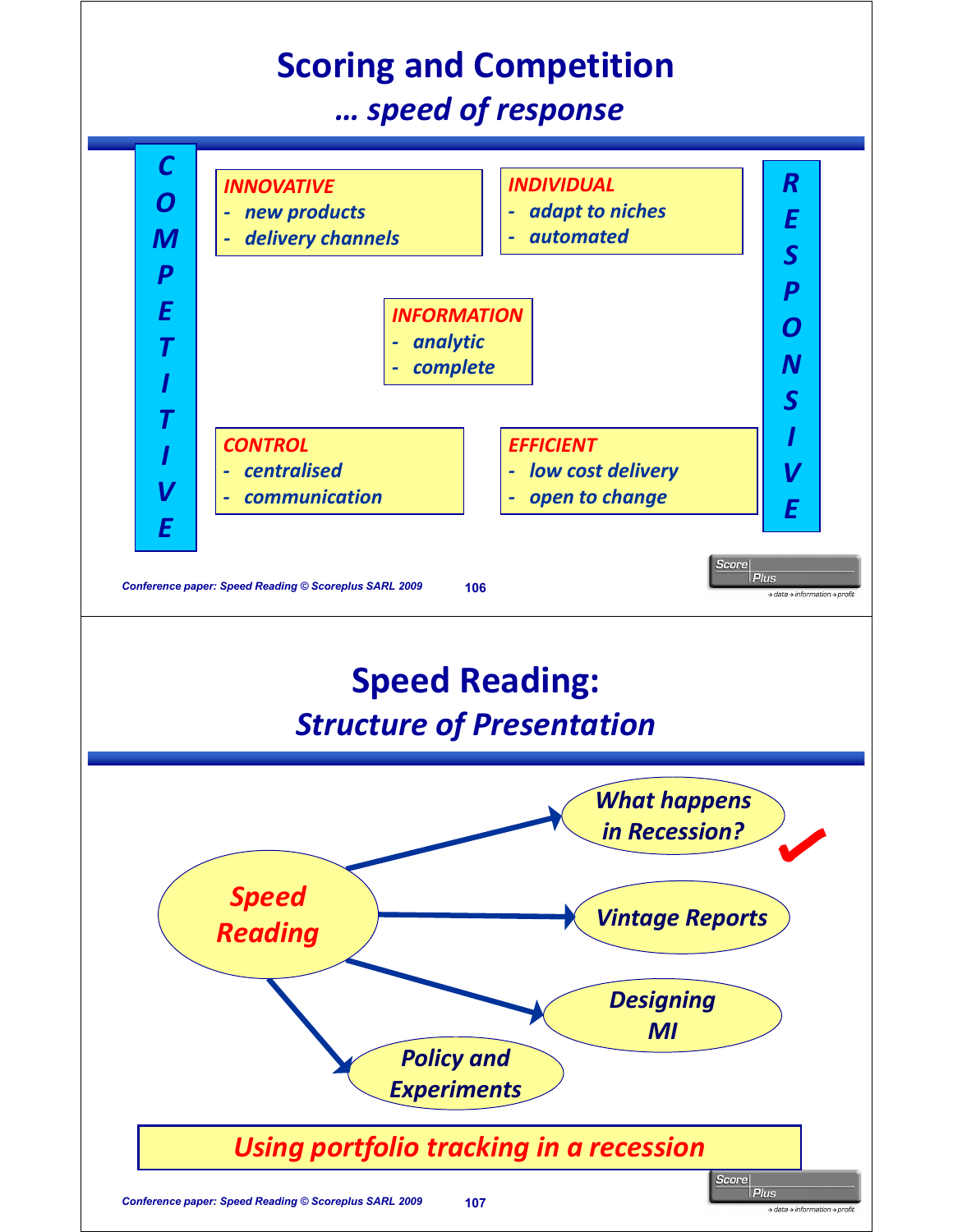### **Actual Vintage Matrix:** *UK Recession 1990*

|                             | Quarter A/C open                        | to | 3 <sub>m</sub>         | 6 m                    | 9 <sub>m</sub> | 12 <sub>m</sub> | 6m-9m-12m-15m-18m-<br>15 <sub>m</sub> | 18 m                                     | 21 <sub>m</sub> | $21 m -$<br>24 m               | 27 <sub>m</sub> | $24 m - 27 m -$<br>30 m                                      | $30 m -$<br>33 m | $33 m -$<br>36 m | $36 m -$<br>39 m | 39 m -<br>42 m | $42 m -$<br>45 m | 48 m         |
|-----------------------------|-----------------------------------------|----|------------------------|------------------------|----------------|-----------------|---------------------------------------|------------------------------------------|-----------------|--------------------------------|-----------------|--------------------------------------------------------------|------------------|------------------|------------------|----------------|------------------|--------------|
| 1989/Q4                     | 34841                                   |    | 0.1%                   | 0.1%                   | 1.6%           | 2.7%            | 3.6%                                  | 4.2%                                     | 4.5%            | 5.6%                           | 6.1%            | 6.9%                                                         | 7.2%             | 7.4%             | 7.6%             | 7.8%           | 7.9%             | 7.9%         |
| 1990/Q1                     | 35677                                   |    | 0.0%                   | 0.7%                   | 1.8%           | 3.1%            | 4.3%                                  | 5.3%                                     | 6.1%            | 6.7%                           | 7.4%            | 7.8%                                                         | 8.1%             | 8.4%             | 8.6%             | 8.7%           | 8.8%             | 8.9%         |
| 1990/Q2<br>1990/Q3          | 36614<br>36436                          |    | 0.1%                   | 0.9%<br>0.1% 1.0% 2.5% | 2.2%           | 3.7%<br>4.0%    | 4.9%<br>5.2%                          | 6.0%<br>6.1%                             | 6.8%<br>6.8%    | 7.5%<br>7.5%                   | 8.0%<br>8.0%    | 8.5%<br>8.4%                                                 | 8.8%<br>8.7%     | 9.0%<br>8.9%     | 9.2%<br>9.0%     | 9.4%<br>9.2%   | 9.4%<br>9.2%     | 9.5%<br>9.3% |
| 1990/Q4                     | 38157                                   |    | 0.1%                   | 1.2%                   | 2.6%           | 4.1%            | 5.3%                                  | 6.4%                                     | 7.1%            | 7.8%                           | 8.3%            | 8.7%                                                         | 9.0%             | 9.2%             | 9.4%             | 9.5%           | 9.5%             | 9.6%         |
| 1991/Q1                     | 38661                                   |    | 0.1%                   | 1.0%                   | 2.4%           | 3.8%            | 5.0%                                  | 5.9%                                     | 6.7%            | 7.3%                           | 7.8%            | 8.2%                                                         | 8.5%             | 8.7%             | 8.8%             | 8.9%           | 8.9%             | 9.0%         |
| 1991/Q2<br>1991/Q3          | 40624<br>42872                          |    | 0.1%<br>0.1%           | 0.9%<br>0.9%           | 2.2%<br>2.1%   | 3.5%<br>3.2%    | 4.5%<br>4.2%                          | 5.3%<br>5.0%                             | 6.0%<br>5.7%    | 6.7%<br>6.2%                   | 7.1%<br>6.6%    | 7.4%<br>6.9%                                                 | 7.7%<br>7.1%     | 7.8%<br>7.2%     | 7.9%<br>7.3%     | 8.0%<br>7.4%   | 8.1%<br>7.5%     | 8.1%<br>7.5% |
| 1991/Q4                     | 44150                                   |    | 0.1%                   | 0.8%                   | 1.9%           | 2.9%            | 3.9%                                  | 4.7%                                     | 5.3%            | 5.7%                           | 6.1%            | 6.3%                                                         | 6.4%             | 6.6%             | 6.7%             | 6.7%           | 6.8%             | 6.9%         |
| 1992/Q1                     | 45330                                   |    | 0.1%                   | 0.8%                   | 1.7%           | 2.8%            | 3.8%                                  | 4.4%                                     | 5.0%            | 5.5%                           | 5.8%            | 6.0%                                                         | 6.1%             | 6.3%             | 6.4%             | 6.5%           | 6.5%             | 6.6%         |
| 1992/Q2<br>1992/Q3          | 47769<br>48587                          |    | 0.1%<br>0.1%           | 0.8%<br>0.8%           | 1.8%<br>1.8%   | 2.9%<br>2.6%    | 3.7%<br>3.4%                          | 4.3%<br>4.0%                             | 4.8%<br>4.4%    | 5.2%<br>4.7%                   | 5.4%<br>5.0%    | 5.6%<br>5.2%                                                 | 5.8%<br>5.3%     | 5.9%<br>5.4%     | 6.0%<br>5.5%     | 6.1%<br>5.6%   | 6.1%             |              |
| 1992/Q4                     | 49334                                   |    | 0.1%                   | 0.8%                   | 1.7%           | 2.6%            | 3.3%                                  | 3.9%                                     | 4.1%            | 4.6%                           | 4.8%            | 5.0%                                                         | 5.2%             | 5.3%             | 5.4%             |                |                  |              |
| 1993/Q1<br>1993/Q2          | 51777<br>53932                          |    | 0.1%<br>0.1%           | 0.7%<br>0.7%           | 1.6%<br>1.5%   | 2.4%<br>2.2%    | 3.0%<br>2.7%                          | 3.6%<br>3.2%                             | 3.9%<br>3.6%    | 4.2%<br>3.9%                   | 4.4%<br>4.1%    | 4.6%<br>4.3%                                                 | 4.8%<br>4.5%     | 4.9%             |                  |                |                  |              |
| 1993/Q3                     | 55600                                   |    | 0.1%                   | 0.7%                   | 1.5%           | 2.1%            | 2.6%                                  | 3.0%                                     | 3.4%            | 3.7%                           | 3.9%            | 4.2%                                                         |                  |                  |                  |                |                  |              |
| 1993/Q4<br>1994/Q1          | 56840<br>58353                          |    | 0.1%<br>0.1%           | 0.7%<br>0.6%           | 1.4%<br>1.4%   | 2.2%<br>2.2%    | 2.7%<br>2.8%                          | 3.2%<br>3.3%                             | 3.5%<br>3.8%    | 3.9%<br>4.2%                   | 4.2%            |                                                              |                  |                  |                  |                |                  |              |
| 1994/Q2                     | 61242                                   |    | 0.1%                   | 0.7%                   | 1.5%           | 2.2%            | 3.0%                                  | 3.6%                                     | 4.0%            |                                |                 |                                                              |                  |                  |                  |                |                  |              |
| 1994/Q3                     | 62591                                   |    | 0.1%                   | 0.7%                   | 1.6%           | 2.4%            | 3.1%                                  | 3.6%                                     |                 |                                |                 |                                                              |                  |                  |                  |                |                  |              |
| 1994/Q4<br>1995/Q1          | 64363<br>66421                          |    | 0.1%<br>0.1%           | 0.8%<br>0.8%           | 1.7%<br>1.8%   | 2.7%<br>2.8%    | 3.5%                                  |                                          |                 |                                |                 |                                                              |                  |                  |                  |                |                  |              |
| 1995/Q <sub>2</sub>         | 71447                                   |    | 0.1% 0.7%              |                        | 1.7%           |                 |                                       |                                          |                 |                                |                 |                                                              |                  |                  |                  |                |                  |              |
| 1995/Q3                     | 74309                                   |    | 0.1% 0.9%              |                        |                |                 |                                       |                                          |                 |                                |                 |                                                              |                  |                  |                  |                |                  |              |
| 1995/Q4                     | 76460                                   |    | 0.1%                   |                        |                |                 |                                       |                                          |                 |                                |                 |                                                              |                  |                  |                  |                |                  |              |
|                             |                                         |    |                        |                        |                |                 |                                       | <b>Overview of portfolio development</b> |                 |                                |                 |                                                              |                  |                  |                  |                |                  |              |
|                             |                                         |    |                        |                        |                |                 |                                       |                                          |                 |                                |                 |                                                              |                  |                  |                  |                |                  |              |
|                             |                                         |    |                        |                        |                |                 |                                       |                                          |                 |                                |                 |                                                              |                  |                  |                  |                |                  |              |
|                             |                                         |    |                        |                        |                |                 |                                       | <b>Lifecycle Effect</b>                  |                 |                                |                 |                                                              |                  |                  |                  |                |                  |              |
|                             | 10%<br>9%<br>8%<br>7%<br>6%<br>5%<br>4% |    | $\rightarrow +1990/03$ |                        |                |                 |                                       |                                          | $***$           |                                |                 |                                                              |                  |                  |                  |                |                  |              |
| Deliqnuency Rate (Arrears 3 | 3%<br>2%<br>$1\%$<br>0%                 |    |                        |                        |                |                 |                                       |                                          |                 |                                |                 | <b>Distortion when portfolio is</b><br>expanding/contracting |                  |                  |                  |                |                  |              |
|                             | 0 <sub>m</sub>                          |    |                        | 12 <sub>m</sub>        |                |                 | 24 m                                  |                                          |                 | 36 m<br><b>Months on Books</b> |                 | 48 m                                                         |                  |                  | 60 m             |                |                  | 72 m         |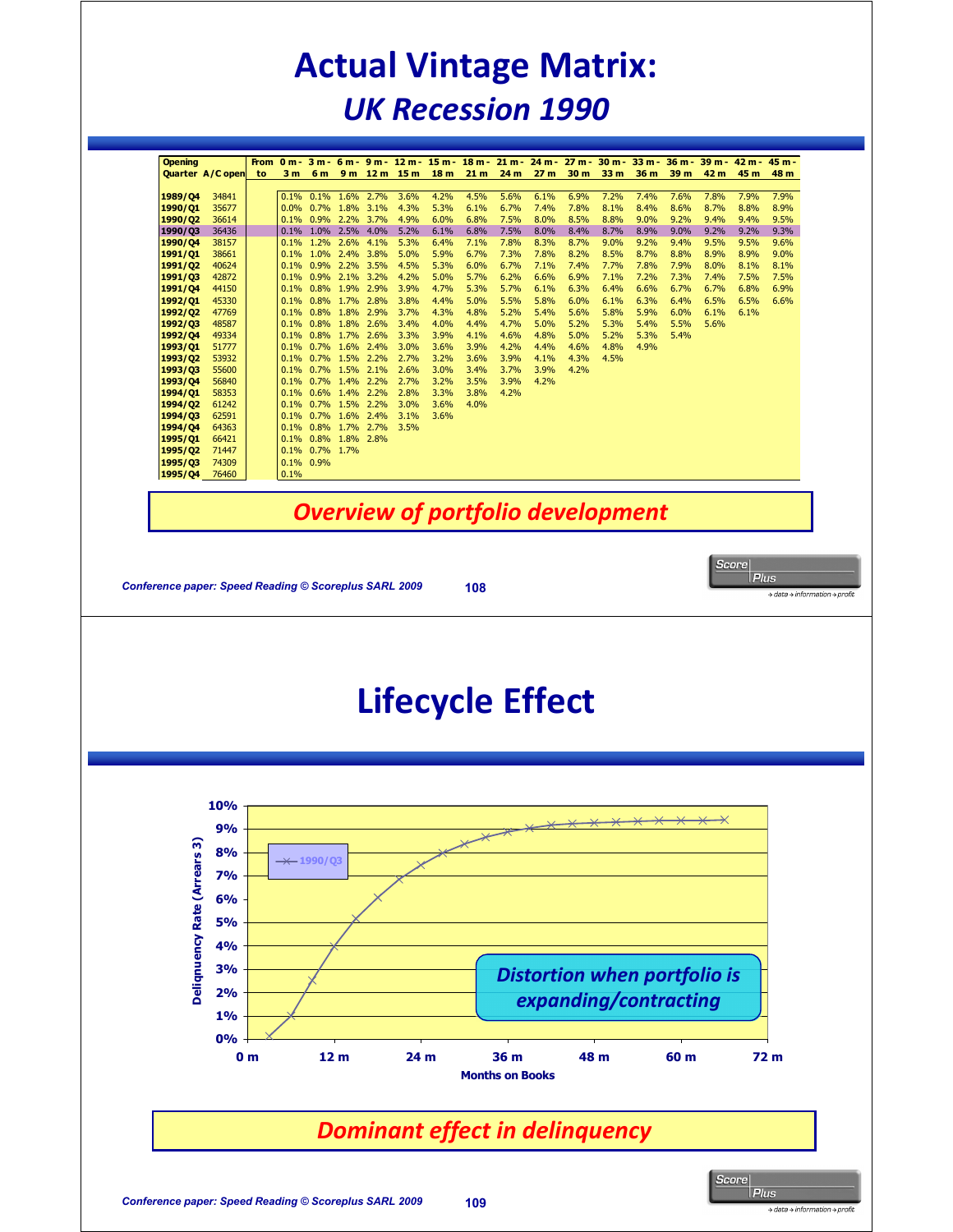### **New Account Effect** *Graphical representation*



#### **New Account Effect:** *Row comparison*

| <b>Opening</b>      |                     | <b>From</b> | 0 <sub>m</sub> | $3m -$         | $6m -$         | $9m -$          | $12 m -$        | 15 <sub>m</sub> | 18 <sub>m</sub> | 21 m | $24 m -$        | $27 m -$        | $30 m -$        | $33 m -$ | $36 m -$ | $39 m -$ | $42 m -$ |
|---------------------|---------------------|-------------|----------------|----------------|----------------|-----------------|-----------------|-----------------|-----------------|------|-----------------|-----------------|-----------------|----------|----------|----------|----------|
|                     | Quarter A/C open to |             | 3 <sub>m</sub> | 6 m            | 9 <sub>m</sub> | 12 <sub>m</sub> | 15 <sub>m</sub> | 18 <sub>m</sub> | 21 <sub>m</sub> | 24 m | 27 <sub>m</sub> | 30 <sub>m</sub> | 33 <sub>m</sub> | 36 m     | 39 m     | 42 m     | 45 m     |
|                     |                     |             |                |                |                |                 |                 |                 |                 |      |                 |                 |                 |          |          |          |          |
| 1989/04             | 34841               |             | 0.07%          | 0.11%          | 1.6%           | 2.7%            | 3.6%            | 4.2%            | 4.5%            | 5.6% | 6.1%            | 6.9%            | 7.2%            | 7.4%     | 7.6%     | 7.8%     | 7.9%     |
| 1990/01             | 35677               |             | 0.00%          | 0.70%          | 1.8%           | 3.1%            | 4.3%            | 5.3%            | 6.1%            | 6.7% | 7.4%            | 7.8%            | 8.1%            | 8.4%     | 8.6%     | 8.7%     | 8.8%     |
| 1990/Q <sub>2</sub> | 36614               |             | 0.07%          | 0.88%          | 2.2%           | 3.7%            | 4.9%            | 6.0%            | 6.8%            | 7.5% | 8.0%            | 8.5%            | 8.8%            | 9.0%     | 9.2%     | 9.4%     | 9.4%     |
| 1990/03             | 36436               |             | 0.12%          | 1.01%          | 2.5%           | 4.0%            | 5.2%            | 6.1%            | 6.8%            | 7.5% | 8.0%            | 8.4%            | 8.7%            | 8.9%     | 9.0%     | 9.2%     | 9.2%     |
| 1990/04             | 38157               |             | 0.11%          | 1.15%          | 2.6%           | 4.1%            | 5.3%            | 6.4%            | 7.1%            | 7.8% | 8.3%            | 8.7%            | 9.0%            | 9.2%     | 9.4%     | 9.5%     | 9.5%     |
| 1991/01             | 38661               |             | 0.12%          | 1.00%          | 2.4%           | 3.8%            | 5.0%            | 5.9%            | 6.7%            | 7.3% | 7.8%            | 8.2%            | 8.5%            | 8.7%     | 8.8%     | 8.9%     | 8.9%     |
| 1991/02             | 40624               |             | 0.12%          | 0.89%          | 2.2%           | 3.5%            | 4.5%            | 5.3%            | 6.0%            | 6.7% | 7.1%            | 7.4%            | 7.7%            | 7.8%     | 7.9%     | 8.0%     | 8.1%     |
| 1991/Q3             | 42872               |             | 0.13%          | 0.89%          | 2.1%           | 3.2%            | 4.2%            | 5.0%            | 5.7%            | 6.2% | 6.6%            | 6.9%            | 7.1%            | 7.2%     | 7.3%     | 7.4%     | 7.5%     |
| 1991/04             | 44150               |             | 0.10%          | 0.82%          | 1.9%           | 2.9%            | 3.9%            | 4.7%            | 5.3%            | 5.7% | 6.1%            | 6.3%            | 6.4%            | 6.6%     | 6.7%     | 6.7%     | 6.8%     |
| 1992/Q1             | 45330               |             | 0.11%          | 0.77%          | 1.7%           | 2.8%            | 3.8%            | 4.4%            | 5.0%            | 5.5% | 5.8%            | 6.0%            | 6.1%            | 6.3%     | 6.4%     | 6.5%     | 6.5%     |
| 1992/02             | 47769               |             | 0.10%          | 0.75%          | 1.8%           | 2.9%            | 3.7%            | 4.3%            | 4.8%            | 5.2% | 5.4%            | 5.6%            | 5.8%            | 5.9%     | 6.0%     | 6.1%     | 6.1%     |
| 1992/03             | 48587               |             | 0.10%          | 0.75%          | 1.8%           | 2.6%            | 3.4%            | 4.0%            | 4.4%            | 4.7% | 5.0%            | 5.2%            | 5.3%            | 5.4%     | 5.5%     | 5.6%     |          |
| 1992/04             | 49334               |             | 0.09%          | 0.81%          | 1.7%           | 2.6%            | 3.3%            | 3.9%            | 4.1%            | 4.6% | 4.8%            | 5.0%            | 5.2%            | 5.3%     | 5.4%     |          |          |
| 1993/01             | 51777               |             | 0.10%          | 0.72%          | 1.6%           | 2.4%            | 3.0%            | 3.6%            | 3.9%            | 4.2% | 4.4%            | 4.6%            | 4.8%            | 4.9%     |          |          |          |
| 1993/Q <sub>2</sub> | 53932               |             | 0.07%          | 0.65%          | 1.5%           | 2.2%            | 2.7%            | 3.2%            | 3.6%            | 3.9% | 4.1%            | 4.3%            | 4.5%            |          |          |          |          |
| 1993/03             | 55600               |             | 0.10%          | 0.67%          | 1.5%           | 2.1%            | 2.6%            | 3.0%            | 3.4%            | 3.7% | 3.9%            | 4.2%            |                 |          |          |          |          |
| 1993/04             | 56840               |             | 0.08%          | 0.67%          | 1.4%           | 2.2%            | 2.7%            | 3.2%            | 3.5%            | 3.9% | 4.2%            |                 |                 |          |          |          |          |
| 1994/01             | 58353               |             | 0.08%          | 0.57%          | 1.4%           | 2.2%            | 2.8%            | 3.3%            | 3.8%            | 4.2% |                 |                 |                 |          |          |          |          |
| 1994/Q <sub>2</sub> | 61242               |             | 0.07%          | 0.70%          | 1.5%           | 2.2%            | 3.0%            | 3.6%            | 4.0%            |      |                 |                 |                 |          |          |          |          |
| 1994/03             | 62591               |             | 0.11%          | 0.73%          | 1.6%<br>1.7%   | 2.4%            | 3.1%            | 3.6%            |                 |      |                 |                 |                 |          |          |          |          |
| 1994/04             | 64363               |             | 0.09%<br>0.12% | 0.81%<br>0.78% | 1.8%           | 2.7%<br>2.8%    | 3.5%            |                 |                 |      |                 |                 |                 |          |          |          |          |
| 1995/01             | 66421<br>71447      |             | 0.09%          | 0.74%          | 1.7%           |                 |                 |                 |                 |      |                 |                 |                 |          |          |          |          |
| 1995/02<br>1995/03  | 74309               |             | 0.13%          | 0.93%          |                |                 |                 |                 |                 |      |                 |                 |                 |          |          |          |          |
|                     | 76460               |             | 0.13%          |                |                |                 |                 |                 |                 |      |                 |                 |                 |          |          |          |          |
| 1995/Q4             |                     |             |                |                |                |                 |                 |                 |                 |      |                 |                 |                 |          |          |          |          |

*Change in recruitment: product, marketing, underwriting*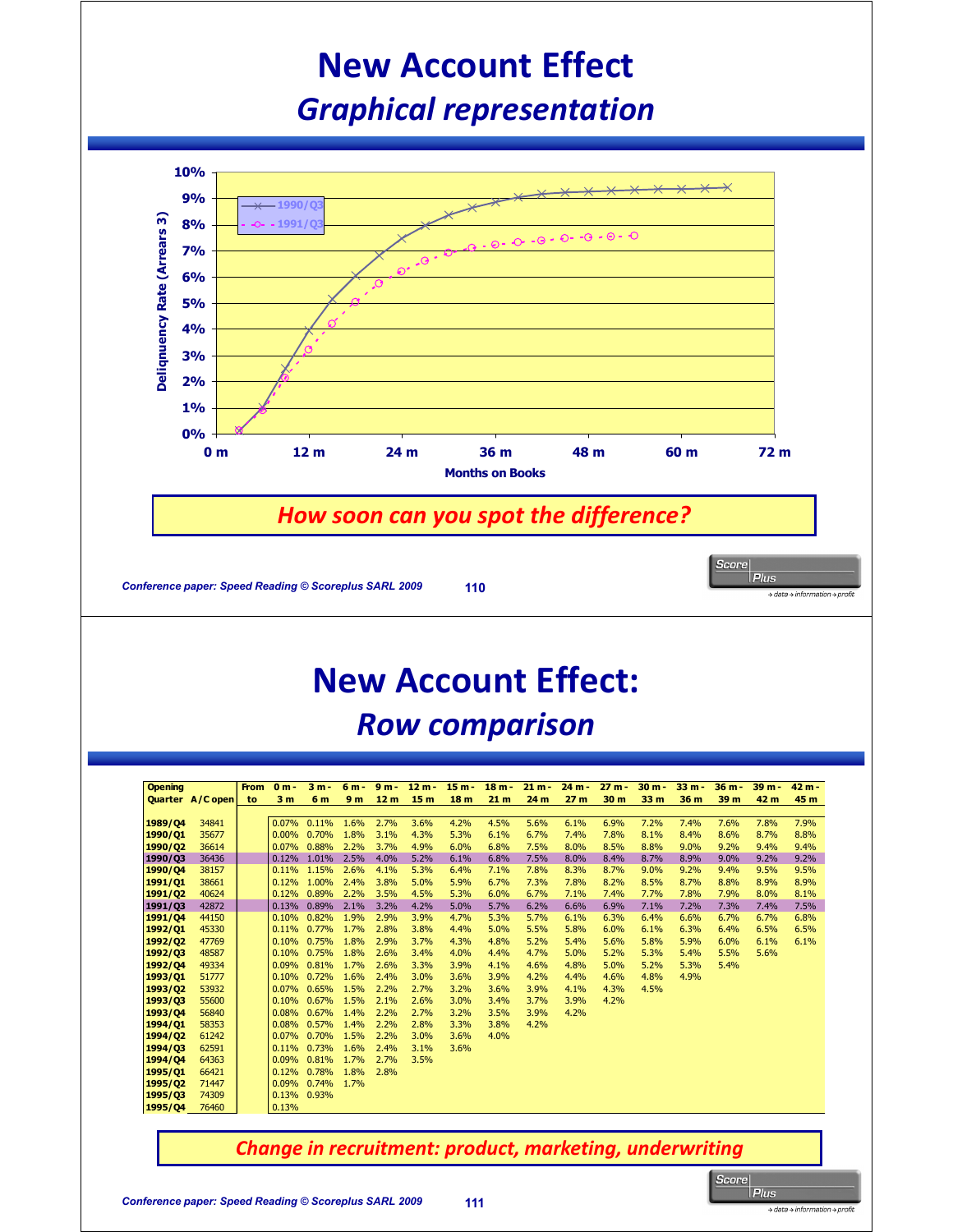### **Vintage Graph:** *Cohort representation*

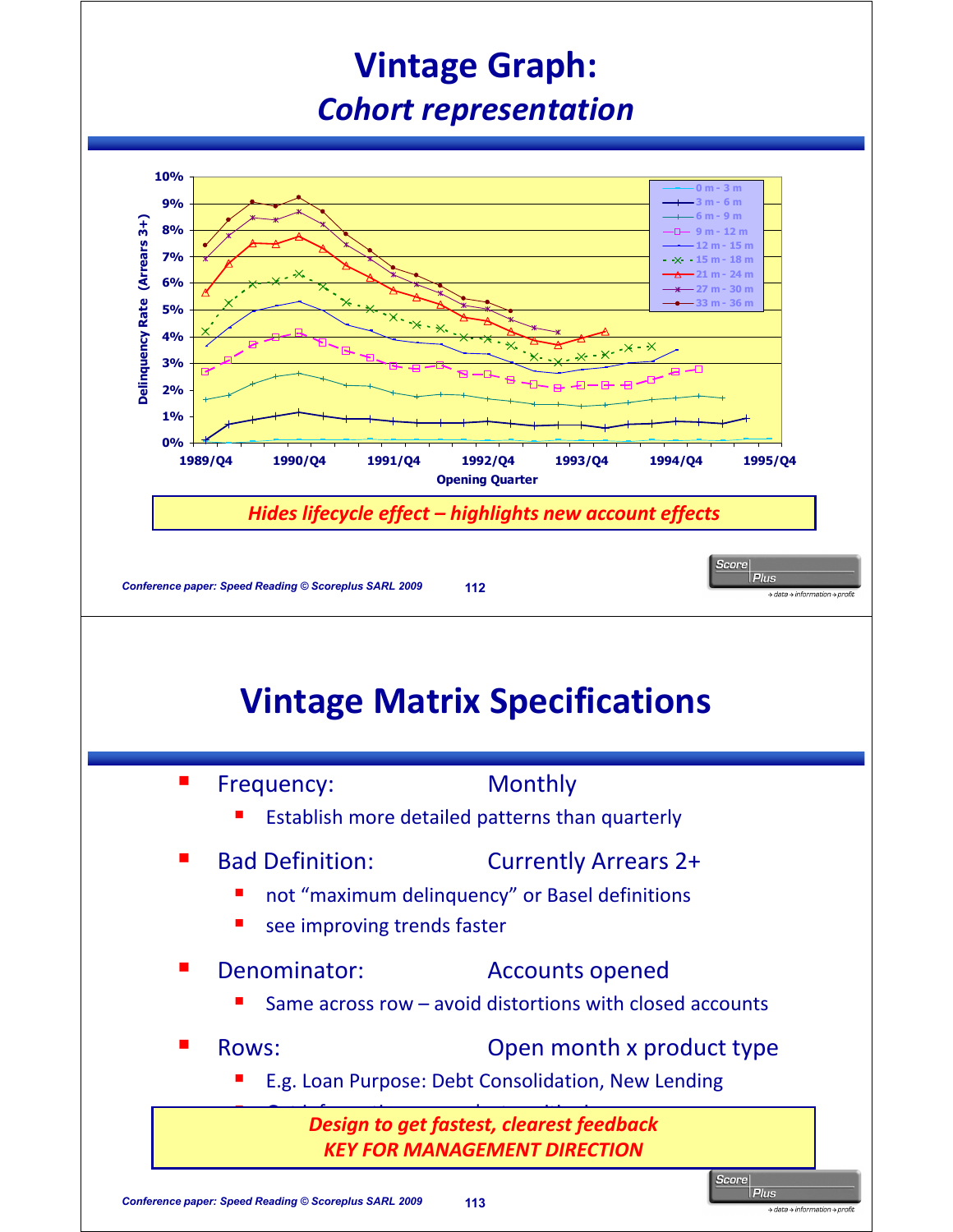### **Vintage Index Matrix:** *Allows early comparisons*

| <b>Opening</b>      |                     | From 0 m-      | 3 m - | 6 m -          | $9m -$          |                 | $12 m - 15 m -$ | $18 m -$        | $21 m -$ | $24 m -$        | $27 m -$ | $30 m -$        | $33 m -$ | $36 m -$ | $39 m -$ | $42 m -$ |
|---------------------|---------------------|----------------|-------|----------------|-----------------|-----------------|-----------------|-----------------|----------|-----------------|----------|-----------------|----------|----------|----------|----------|
|                     | Quarter A/C open to | 3 <sub>m</sub> | 6 m   | 9 <sub>m</sub> | 12 <sub>m</sub> | 15 <sub>m</sub> | 18 <sub>m</sub> | 21 <sub>m</sub> | 24 m     | 27 <sub>m</sub> | 30 m     | 33 <sub>m</sub> | 36 m     | 39 m     | 42 m     | 45 m     |
|                     | Standard 1990/04    | 0.1%           | 1.2%  | 2.6%           | 4.1%            | 5.3%            | 6.4%            | 7.1%            | 7.8%     | 8.3%            | 8.7%     | 9.0%            | 9.2%     | 9.4%     | 9.5%     | 9.5%     |
| 1989/04             | 34841               | 64%            | 56%   | 63%            | 65%             | 68%             | 66%             | 63%             | 73%      | 73%             | 79%      | 80%             | 81%      | 81%      | 82%      | 83%      |
| 1990/01             | 35677               | 64%            | 61%   | 69%            | 75%             | 81%             | 83%             | 86%             | 87%      | 89%             | 90%      | 90%             | 91%      | 91%      | 92%      | 93%      |
| 1990/Q <sub>2</sub> | 36614               | 64%            | 77%   | 85%            | 90%             | 93%             | 94%             | 95%             | 97%      | 97%             | 97%      | 98%             | 98%      | 98%      | 99%      | 99%      |
| 1990/03             | 36436               | 109%           | 88%   | 96%            | 96%             | 97%             | 95%             | 96%             | 96%      | 96%             | 96%      | 96%             | 96%      | 96%      | 97%      | 97%      |
| 1990/04             | 38157               | 100%           | 100%  | 100%           | 100%            | 100%            | 100%            | 100%            | 100%     | 100%            | 100%     | 100%            | 100%     | 100%     | 100%     | 100%     |
| 1991/01             | 38661               | 109%           | 87%   | 93%            | 91%             | 94%             | 92%             | 94%             | 94%      | 94%             | 94%      | 94%             | 94%      | 94%      | 93%      | 94%      |
| 1991/02             | 40624               | 109%           | 77%   | 83%            | 84%             | 84%             | 83%             | 85%             | 86%      | 85%             | 86%      | 85%             | 85%      | 85%      | 85%      | 85%      |
| 1991/03             | 42872               | 118%           | 77%   | 82%            | 78%             | 79%             | 79%             | 80%             | 80%      | 79%             | 79%      | 79%             | 78%      | 78%      | 78%      | 79%      |
| 1991/04             | 44150               | 91%            | 71%   | 72%            | 70%             | 73%             | 74%             | 74%             | 74%      | 73%             | 73%      | 72%             | 71%      | 71%      | 71%      | 72%      |
| 1992/01             | 45330               | 100%           | 67%   | 67%            | 67%             | 71%             | 70%             | 70%             | 71%      | 70%             | 69%      | 68%             | 68%      | 68%      | 68%      | 69%      |
| 1992/Q <sub>2</sub> | 47769               | 91%            | 65%   | 70%            | 71%             | 70%             | 68%             | 67%             | 67%      | 65%             | 65%      | 64%             | 64%      | 64%      | 64%      | 65%      |
| 1992/Q3             | 48587               | 91%            | 65%   | 69%            | 63%             | 63%             | 62%             | 62%             | 61%      | 60%             | 59%      | 59%             | 59%      | 59%      | 59%      |          |
| 1992/Q4             | 49334               | 82%            | 70%   | 64%            | 63%             | 63%             | 61%             | 57%             | 59%      | 58%             | 58%      | 58%             | 57%      | 58%      |          |          |
| 1993/01             | 51777               | 91%            | 63%   | 60%            | 57%             | 57%             | 57%             | 54%             | 54%      | 53%             | 53%      | 54%             | 54%      |          |          |          |
| 1993/Q <sub>2</sub> | 53932               | 64%            | 57%   | 56%            | 53%             | 51%             | 51%             | 50%             | 50%      | 49%             | 50%      | 50%             |          |          |          |          |
| 1993/03             | 55600               | 91%            | 58%   | 56%            | 50%             | 49%             | 48%             | 48%             | 47%      | 47%             | 48%      |                 |          |          |          |          |
| 1993/04             | 56840               | 73%            | 58%   | 53%            | 52%             | 52%             | 51%             | 49%             | 51%      | 51%             |          |                 |          |          |          |          |
| 1994/01             | 58353               | 73%            | 50%   | 54%            | 52%             | 53%             | 52%             | 53%             | 54%      |                 |          |                 |          |          |          |          |
| 1994/02             | 61242               | 64%            | 61%   | 58%            | 53%             | 56%             | 56%             | 57%             |          |                 |          |                 |          |          |          |          |
| 1994/03             | 62591               | 100%           | 63%   | 62%            | 58%             | 58%             | 57%             |                 |          |                 |          |                 |          |          |          |          |
| 1994/04             | 64363               | 82%            | 70%   | 65%            | 65%             | 66%             |                 |                 |          |                 |          |                 |          |          |          |          |
| 1995/01             | 66421               | 109%           | 68%   | 67%            | 67%             |                 |                 |                 |          |                 |          |                 |          |          |          |          |
| 1995/02             | 71447               | 82%            | 64%   | 65%            |                 |                 |                 |                 |          |                 |          |                 |          |          |          |          |
| 1995/03             | 74309               | 118%           | 81%   |                |                 |                 |                 |                 |          |                 |          |                 |          |          |          |          |
| 1995/04             | 76460               | 118%           |       |                |                 |                 |                 |                 |          |                 |          |                 |          |          |          |          |

*Index number: delinquency rate in cell* 

*rate in reference period (with same exposure)*

Score

*e.g. 1990/Q3, 10 - 12 m exposure: 4.0%/4.1% = .96*

**Conference paper: Speed Reading © Scoreplus SARL 2009 114 114 114 114 114 115 1160 1160 1160 1160 1160 1160 1160 1160 1160 1160 1160 1160 1160 1160 1160 1160 1160 1160 116** 

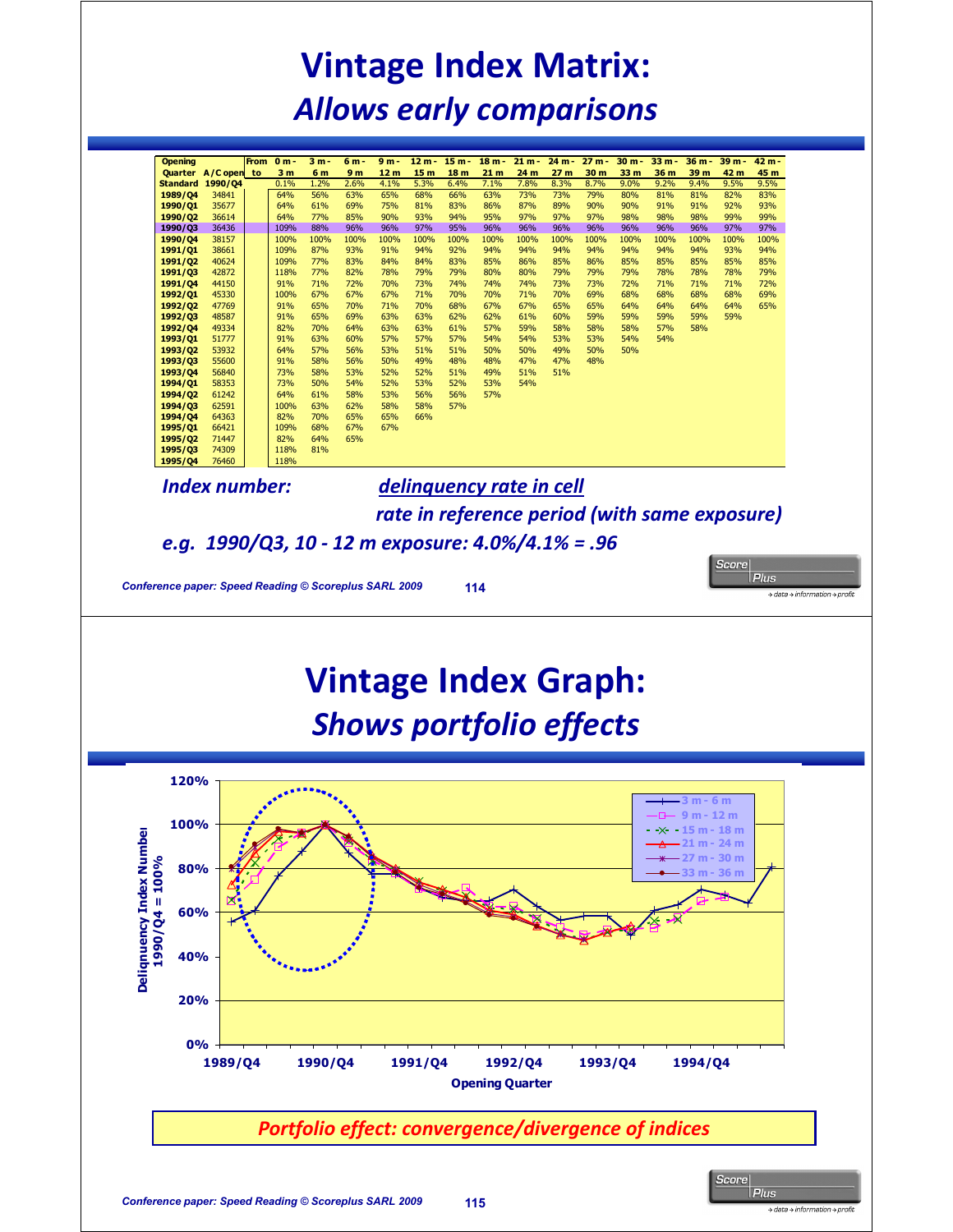### **Portfolio Effect – onset of recession** *Diagonal term*

| <b>Opening</b>  |                                    | <b>From</b> | $0 m -$        | $3m -$ | 6 m -          | $9m -$          | $12 m -$        | $15 m -$        | $18 m -$        | $21 m -$ | $24 m -$        |
|-----------------|------------------------------------|-------------|----------------|--------|----------------|-----------------|-----------------|-----------------|-----------------|----------|-----------------|
| <b>Quarter</b>  | $A/C$ open                         | to          | 3 <sub>m</sub> | 6 m    | 9 <sub>m</sub> | 12 <sub>m</sub> | 15 <sub>m</sub> | 18 <sub>m</sub> | 21 <sub>m</sub> | 24 m     | 27 <sub>m</sub> |
| <b>Standard</b> |                                    |             | 0.1%           | 1.2%   | 2.6%           | 4.1%            | 5.3%            | 6.4%            | 7.1%            | 7.8%     | 8.3%            |
|                 |                                    |             |                |        |                |                 |                 |                 |                 |          |                 |
| 1989/04         | 34841                              |             | 64%            | 56%    | 63%            | 65%             | 68%             | 66%             | 63%             | 73%      | 73%             |
| 1990/01         | 35677                              |             | 64%            | 61%    | 69%            | 75%             | 81%             | 83%             | 86%             | 87%      | 89%             |
| 1990/Q2         | 36614                              |             | 64%            | 77%    | 85%            | 90%             | 93%             | 94%             | 95%             | 97%      | 97%             |
| 1990/03         | 36436                              |             | 109%           | 88%    | 96%            | 96%             | 97%             | 95%             | 96%             | 96%      | 96%             |
| 1990/04         | 38157                              |             | 100%           | 100%   | 100%           | 100%            | 100%            | 100%            | 100%            | 100%     | 100%            |
| 1991/01         | 38661                              |             | 109%           | 87%    | 93%            | 91%             | 94%             | 92%             | 94%             | 94%      | 94%             |
| 1991/02         | 40624                              |             | 109%           | 77%    | 83%            | 84%             | 84%             | 83%             | 85%             | 86%      | 85%             |
| 1991/03         | 42872                              |             | 118%           | 77%    | 82%            | 78%             | 79%             | 79%             | 80%             | 80%      | 79%             |
| 1991/04         | 44150                              |             | 91%            | 71%    | 72%            | 70%             | 73%             | 74%             | 74%             | 74%      | 73%             |
|                 | Change in shane of lifervrle rurve |             |                |        |                |                 |                 |                 |                 |          |                 |

- Change in shape of lifecycle curve
- **URIDE:** Vintage starts on one trajectory, moves to another
- Corresponds to change on observation date (diagonal)
- Due to economy, collections system, ....

*Most difficult to spot – key in recession*

**Timely Policy Modification**  *Index numbers give better focus Lifecycle Curves Index Numbers* **10% 120% 9% 100% 8% 7% 80% 6% 5% 1990/Q3 60% 1990/Q3 1991/Q3 4% 1991/Q3 40% 3% 2% 20% 1% 0% 0% 0 m 12 m 24 m 36 m 48 m 60 m 72 m 0 m 12 m 24 m M ont hs on B ooks M ont hs on B o oks** *Faster Response -> Competitive Edge*Score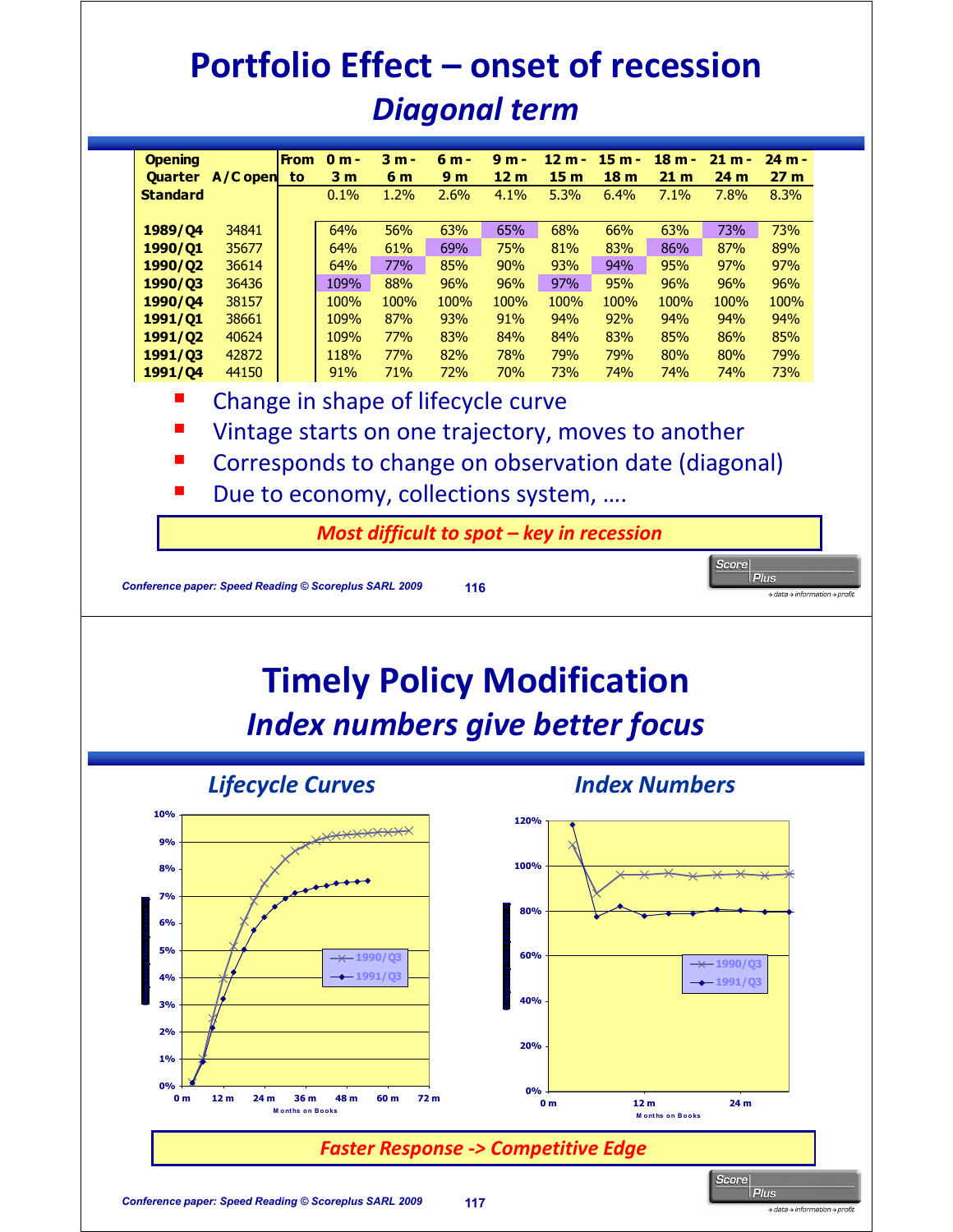### **Exit from Recession** *Spot green shoots*



#### **Vintage matrix applications**

- Account openings
	- By open date and time on books:
	- **Delinquency**
	- Average balance
	- Cross-selling
	- Attrition
- **Collections** 
	- By date entered collections
	- Outcome in weeks
	- Cure rate
	- Balance growth
	- Transfers to recovery
- **Recoveries** 
	- By date entered
	- Cash recovered

*Management must be able to explain fluctuations Group reporting tool*

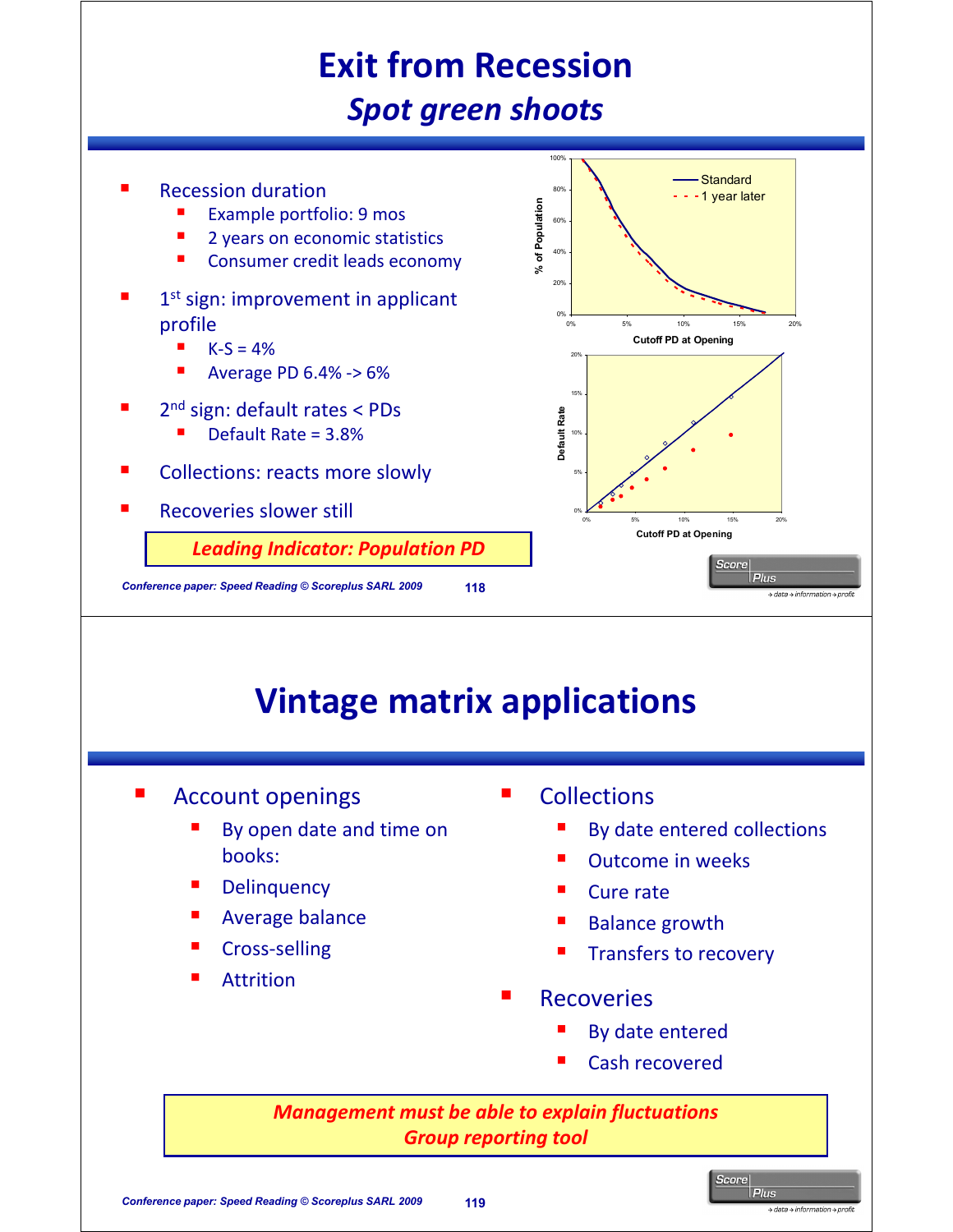#### **Collections Cure rates** *Key performance indicator*



### **Default Rate/Average PD at opening** *Understand departures from expectations*

| Opening            | Avg. PD                   | <b>From</b> | $0 m -$        | $3m -$                                                      | $6m -$         | $9m -$          | $12 m -$        | $15 m -$        | 18 <sub>m</sub> | $21 m -$     | $24 m -$        | $27 m -$     | $30 m -$     | $33 m -$     | $36 m -$     | $39m -$      | $42 m -$     |
|--------------------|---------------------------|-------------|----------------|-------------------------------------------------------------|----------------|-----------------|-----------------|-----------------|-----------------|--------------|-----------------|--------------|--------------|--------------|--------------|--------------|--------------|
|                    | <b>Quarter</b> at opening | to          | 3 <sub>m</sub> | 6 m                                                         | 9 <sub>m</sub> | 12 <sub>m</sub> | 15 <sub>m</sub> | 18 <sub>m</sub> | 21 <sub>m</sub> | 24 m         | 27 <sub>m</sub> | 30 m         | 33 m         | 36 m         | 39 m         | 42 m         | 45 m         |
|                    |                           |             |                |                                                             |                |                 |                 |                 |                 |              |                 |              |              |              |              |              |              |
| 1989/04            | 4.1%                      |             | 2%             | 17%                                                         | 40%            | 65%             | 88%             | 101%            | 109%            | 137%         | 148%            | 167%         | 174%         | 180%         | 184%         | 189%         | 191%         |
| 1990/01            | 4.2%                      |             | 2%             | 17%                                                         | 43%            | 74%             | 103%            | 126%            | 146%            | 161%         | 177%            | 186%         | 193%         | 200%         | 204%         | 208%         | 210%         |
| 1990/Q2            | 4.3%                      |             | 2%             | 21%                                                         | 52%            | 87%             | 116%            | 140%            | 159%            | 176%         | 188%            | 199%         | 207%         | 212%         | 216%         | 220%         | 222%         |
| 1990/Q3            | 4.3%                      |             | 3%             | 23%                                                         | 58%            | 91%             | 119%            | 140%            | 158%            | 172%         | 184%            | 193%         | 200%         | 205%         | 209%         | 212%         | 213%         |
| 1990/04            | 4.4%                      |             | 3%             | 26%                                                         | 59%            | 94%             | 121%            | 145%            | 162%            | 176%         | 189%            | 197%         | 204%         | 209%         | 213%         | 215%         | 216%         |
| 1991/Q1<br>1991/02 | 4.3%                      |             | 3%<br>3%       | 24%<br>22%                                                  | 57%<br>53%     | 88%<br>85%      | 117%            | 138%<br>131%    | 157%<br>149%    | 172%<br>164% | 184%            | 193%         | 199%<br>189% | 204%<br>194% | 207%<br>196% | 208%<br>198% | 209%<br>199% |
|                    | 4.1%<br>3.8%              |             | 3%             | 24%                                                         | 57%            | 85%             | 110%<br>112%    | 134%            | 153%            | 166%         | 175%<br>176%    | 183%<br>184% | 189%         | 192%         | 195%         | 197%         | 199%         |
| 1991/Q3<br>1991/Q4 | 3.5%                      |             | 3%             | 24%                                                         | 54%            | 84%             | 113%            | 137%            | 153%            | 166%         | 176%            | 183%         | 187%         | 190%         | 193%         | 195%         | 198%         |
| 1992/01            | 3.2%                      |             | 3%             | 24%                                                         | 54%            | 87%             | 118%            | 138%            | 157%            | 171%         | 182%            | 186%         | 192%         | 196%         | 199%         | 202%         | 203%         |
| 1992/Q2            | 3.1%                      |             | 3%             | 24%                                                         | 60%            | 95%             | 121%            | 140%            | 156%            | 169%         | 177%            | 183%         | 189%         | 193%         | 196%         | 198%         | 200%         |
| 1992/03            | 2.9%                      |             | 3%             | 26%                                                         | 62%            | 89%             | 115%            | 135%            | 152%            | 161%         | 170%            | 177%         | 182%         | 186%         | 190%         | 193%         |              |
| 1992/Q4            | 2.8%                      |             | 3%             | 29%                                                         | 58%            | 91%             | 118%            | 138%            | 144%            | 161%         | 169%            | 177%         | 182%         | 186%         | 190%         |              |              |
| 1993/Q1            | 2.6%                      |             | 4%             | 27%                                                         | 59%            | 89%             | 114%            | 138%            | 146%            | 159%         | 168%            | 176%         | 182%         | 187%         |              |              |              |
| 1993/Q2            | 2.4%                      |             | 3%             | 27%                                                         | 60%            | 90%             | 112%            | 133%            | 147%            | 160%         | 169%            | 179%         | 186%         |              |              |              |              |
| 1993/03            | 2.4%                      |             | 4%             | 28%                                                         | 60%            | 85%             | 109%            | 126%            | 141%            | 152%         | 163%            | 172%         |              |              |              |              |              |
| 1993/04            | 2.5%                      |             | 3%             | 27%                                                         | 55%            | 86%             | 110%            | 130%            | 140%            | 158%         | 170%            |              |              |              |              |              |              |
| 1994/Q1            | 2.5%                      |             | 3%             | 22%                                                         | 56%            | 85%             | 111%            | 130%            | 148%            | 164%         |                 |              |              |              |              |              |              |
| 1994/Q2            | 2.6%                      |             | 3%             | 27%                                                         | 59%            | 84%             | 115%            | 138%            | 155%            |              |                 |              |              |              |              |              |              |
| 1994/Q3            | 2.6%                      |             | 4%             | 28%                                                         | 62%            | 90%             | 116%            | 137%            |                 |              |                 |              |              |              |              |              |              |
| 1994/04            | 2.9%                      |             | 3%             | 28%                                                         | 59%            | 92%             | 121%            |                 |                 |              |                 |              |              |              |              |              |              |
| 1995/Q1            | 2.9%                      |             | 4%             | 27%                                                         | 60%            | 94%             |                 |                 |                 |              |                 |              |              |              |              |              |              |
| 1995/Q2            | 3.0%                      |             | 3%             | 25%                                                         | 57%            |                 |                 |                 |                 |              |                 |              |              |              |              |              |              |
| 1995/Q3            | 3.0%                      |             | 4%             | 31%                                                         |                |                 |                 |                 |                 |              |                 |              |              |              |              |              |              |
| 1995/Q4            | 3.0%                      |             | 4%             |                                                             |                |                 |                 |                 |                 |              |                 |              |              |              |              |              |              |
|                    |                           |             |                |                                                             |                |                 |                 |                 |                 |              |                 |              |              |              |              |              |              |
|                    |                           |             |                |                                                             |                |                 |                 |                 |                 |              |                 |              |              |              |              |              |              |
|                    |                           |             |                | Explains most new account effects $-e.g.$ scorecard cut-off |                |                 |                 |                 |                 |              |                 |              |              |              |              |              |              |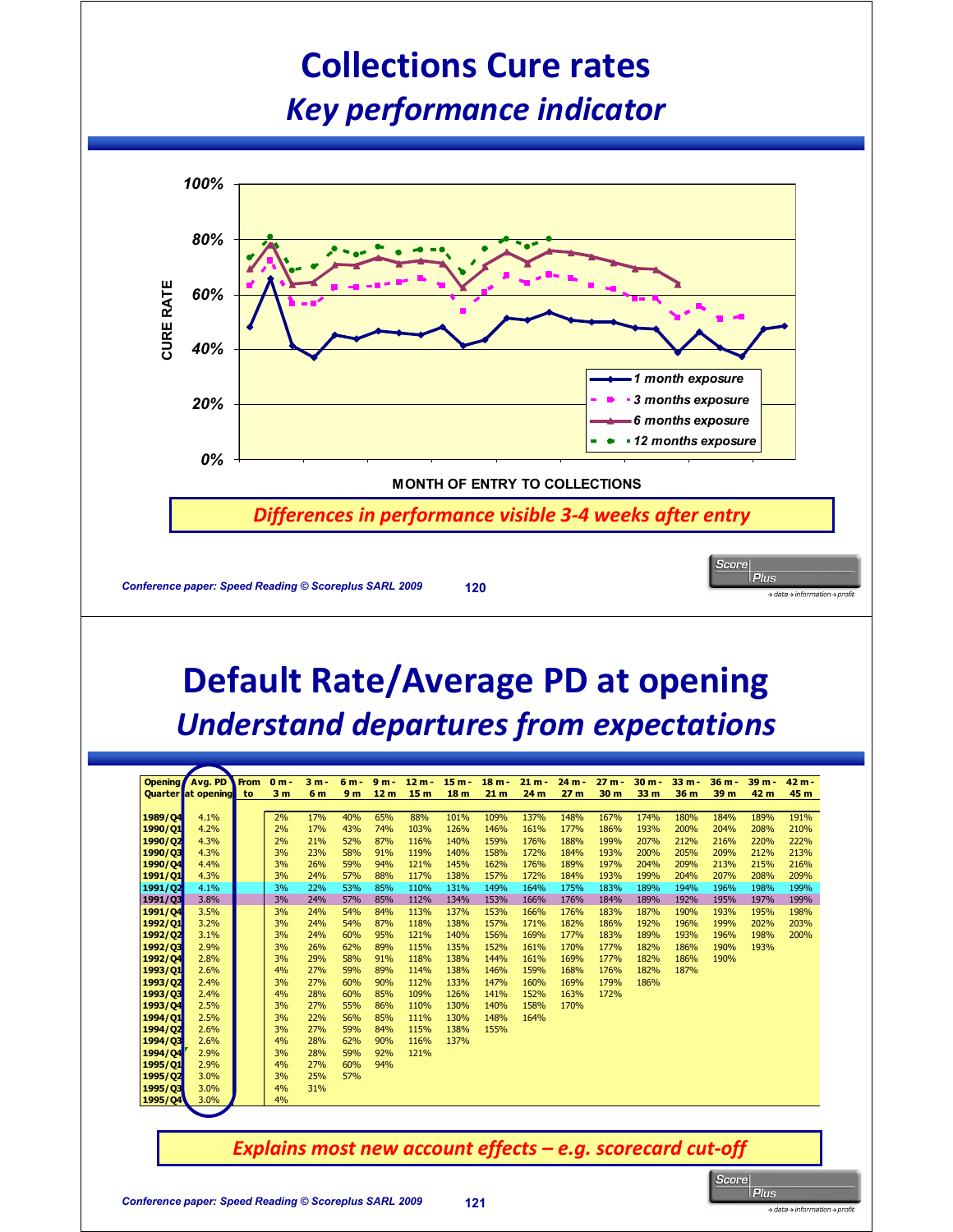#### **Vintage relative to PD** *Actual vs. Expected*



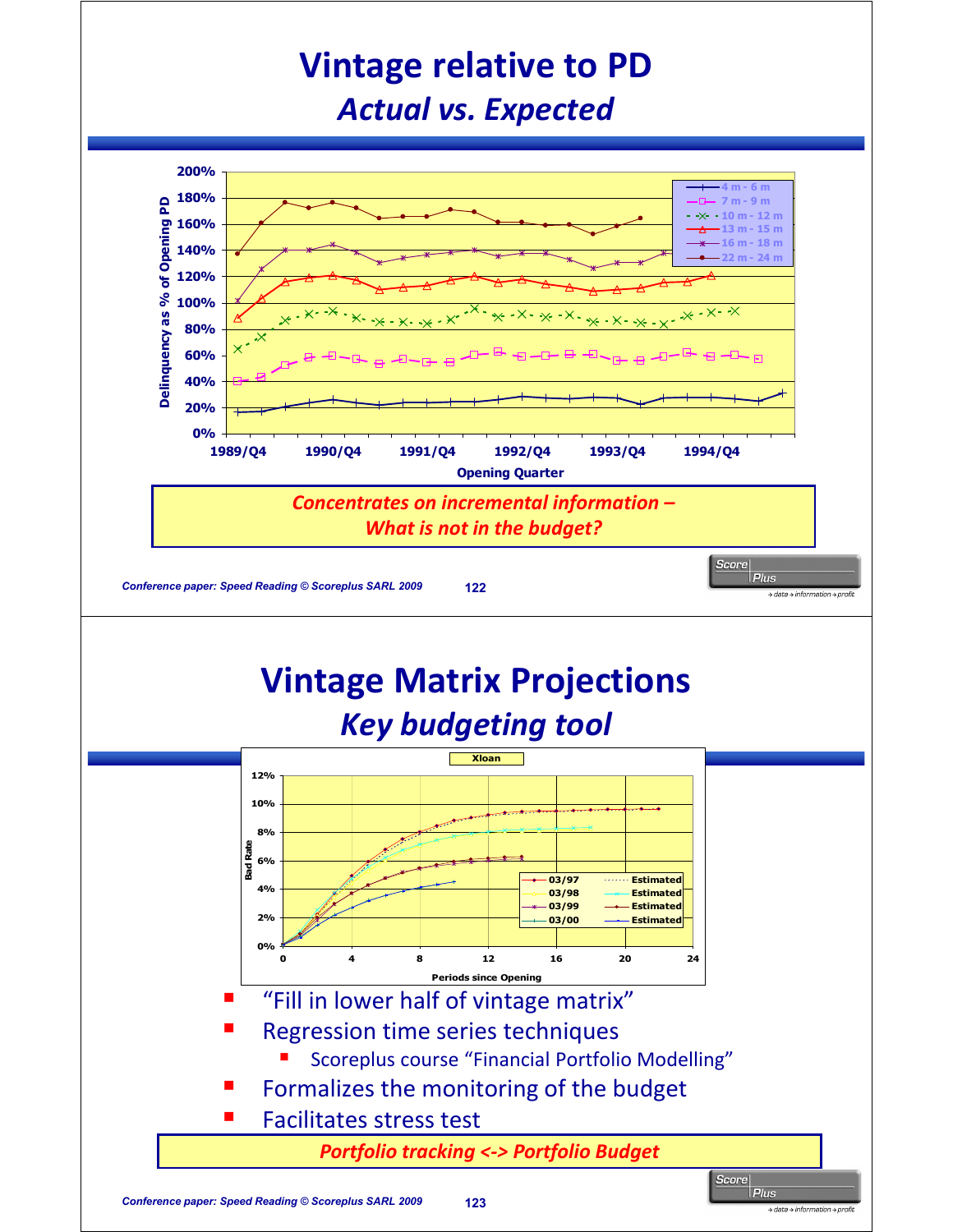#### **Vintage Matrix Summary**

- Key structures
	- Lifecycle Effect
	- New Account Effect
	- Portfolio Effect
- Frequency: monthly
- Express default rate as % of average PD
- Vintage graph to track outcomes
	- Not lifecycle graph

#### **Design Principles** Best Practice Use

- Discussed at monthly credit committee
- Used for review with Group
- **EXECOMMENTARY required on all new** account and portfolio effects
- $\blacksquare$  Major changes can be spotted  $\sim$ 4 months after happening
- Leading indicator in recession
	- on entry
	- on exit

**Key report for executive management of portfolios** 

**Conference paper: Speed Reading © Scoreplus SARL 2009 124 deserting and alternation** *arc n***d** *atta**information**profit* 

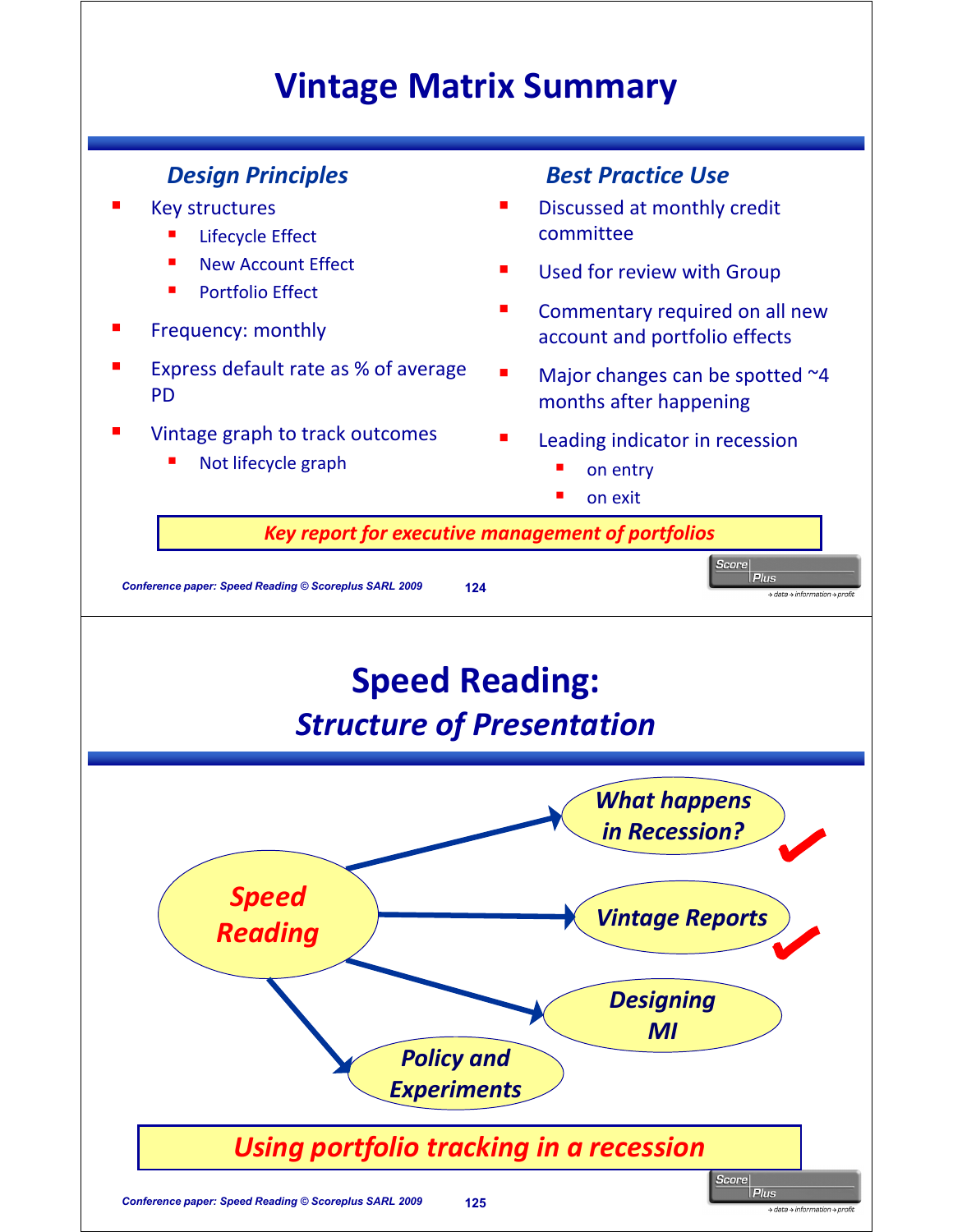### **Tracking Principles**

- Actual vs. Expected
	- Match outcome vs. assumptions underlying policy
	- Assumptions correspond to budget
- Report Early (… and Often)
	- Timely policy modification
	- Speed of change is key to competitive positioning
	- Most changes can be identified within 4 months of occurrence
- Understand Portfolio
	- Develop conceptual picture of dynamics of portfolio
- Evaluate policies
	- not just scorecards
- Reliability of Rating Tools
	- Can we believe the numbers?
	- Relevant information missing?
- Regulatory Requirements
	- By-product of good management practice

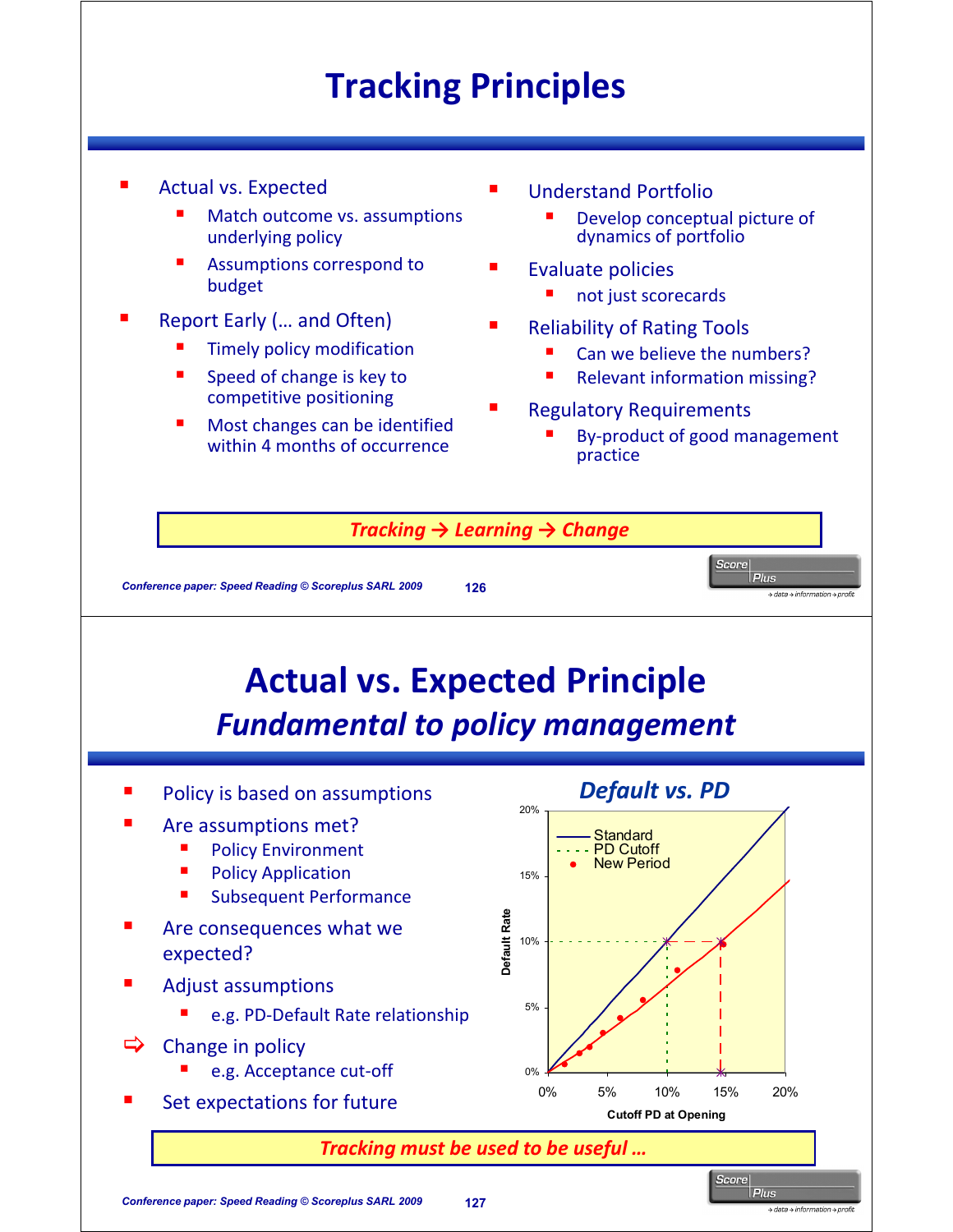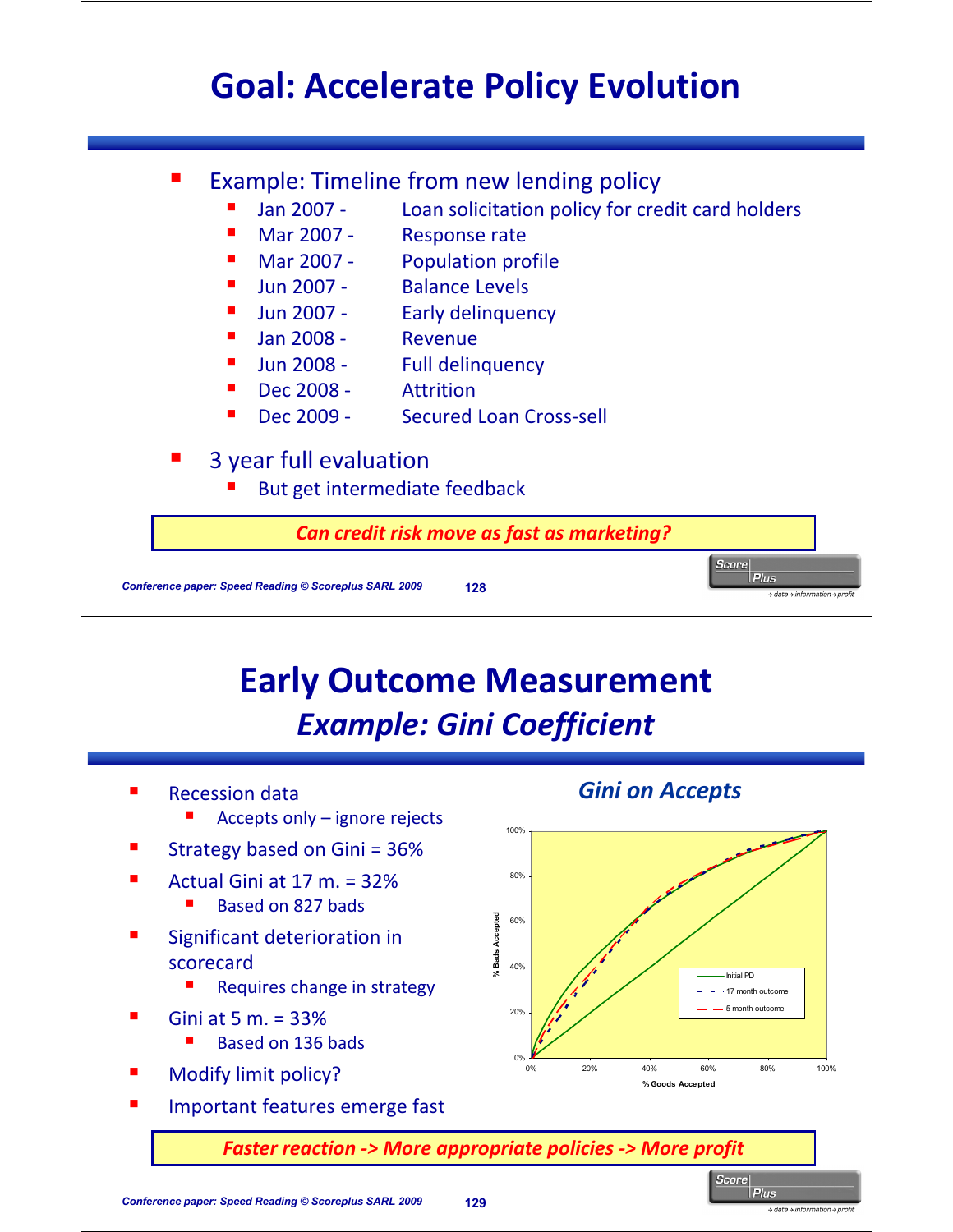### **Portfolio Risk Overview** *Do strategies meet profit goals?*

|                                                                  |                                                   |                               |                              | <b>BREAKDOWN OF BOOK</b>          |                              |                                    |                            | <b>RISK ANALYSIS</b>                       |                                   |                                               |                            |                                               |                                            |                                                              | <b>PROFITABILITY ANALYSIS</b>                    |                                   |                                  |
|------------------------------------------------------------------|---------------------------------------------------|-------------------------------|------------------------------|-----------------------------------|------------------------------|------------------------------------|----------------------------|--------------------------------------------|-----------------------------------|-----------------------------------------------|----------------------------|-----------------------------------------------|--------------------------------------------|--------------------------------------------------------------|--------------------------------------------------|-----------------------------------|----------------------------------|
| <b>STRATEGY NODE</b>                                             |                                                   | Cases                         | % of Book                    | <b>Total</b><br><b>Balances</b>   | $%$ of<br><b>Exposure</b>    | Average<br><b>Balance</b>          | Average<br><b>PD</b>       | <b>Expected</b><br>Loss/<br><b>Balance</b> | <b>Expected</b><br>Loss $(E)$     | <b>Economic</b><br>Capital/<br><b>Balance</b> | <b>Margin/</b><br>Account  | Fee<br>Income/<br>Account                     | <b>Total</b><br>Revenue/<br><b>Account</b> | <b>Profit</b> /<br>Account                                   | <b>Net</b><br>Revenue/<br><b>EL Ratio</b>        | <b>Return on</b><br><b>Assets</b> | <b>RAROC</b>                     |
| <b>Strategy Exclusions</b>                                       | <b>Actual</b><br><b>Budget</b><br><b>Variance</b> | 3417<br>3200<br>6.8%          | 1.64%<br>1.54%<br>$+0.09%$   | €10.992k<br>€9.920k<br>10.8%      | 1.25%<br>1.10%<br>$+0.16%$   | €3.217.00<br>€3.100.00<br>3.8%     | 16.5%<br>10.7%<br>$+5.76%$ | 12.7%<br>6.8%<br>+5.87%                    | €1.392k<br>€675k<br>+106.40%      | 13.2%<br>9.2%<br>$+4.02%$                     | 8.04%<br>7.85%<br>$+0.19%$ | 35.32<br>€<br>$\epsilon$<br>32.49<br>$+8.70%$ | 6293.92<br>€ 275.84<br>6.18.07             | 158.76<br>٠€<br>$\epsilon$<br>21.53<br>$\epsilon$<br>180.29  | 61%<br>110%                                      | $-4.93%$<br>0.69%<br>$-5.63%$     | $-37.32%$<br>7.55%<br>-44.86%    |
| <b>Low Risk, High Usage</b>                                      | <b>Actual</b><br><b>Budget</b><br><b>Variance</b> | 9519<br>10200<br>$-6.7%$      | 4.56%<br>4.92%<br>$-0.36%$   | €57.885k<br>€66,300k<br>$-12.7%$  | 6.59%<br>7.32%<br>$-0.73%$   | €6,081,00<br>€6,500.00<br>$-6.4%$  | 3.2%<br>2.0%<br>$+1.10%$   | 2.4%<br>1.3%<br>$+1.12%$                   | €1.404k<br>€863k<br>+62.62%       | 9.1%<br>6.9%<br>$+2.16%$                      | 7.10%<br>7.52%<br>$-0.42%$ | 25.01<br>€<br>$\epsilon$<br>24.03<br>$+4.08%$ | 645654<br>€ 512.85<br>$-6$ 56.31           | 270.04<br>€<br>$\epsilon$<br>389.79<br>$-\epsilon$<br>119.75 | 283%<br>561%                                     | 4.44%<br>6.00%<br>$-1.56%$        | 48.74%<br>86.29%<br>$-37.55%$    |
| <b>Low Risk, Medium usage</b>                                    | <b>Actual</b><br><b>Budget</b><br><b>Variance</b> | 23139<br>24600<br>$-5.9%$     | 11.09%<br>11.86%<br>$-0.77%$ | €97.207k<br>€114.390k<br>$-15.0%$ | 11.06%<br>12.63%<br>$-1.57%$ | €4,201.00<br>€4.650.00<br>$-9.7%$  | 2.3%<br>1.5%<br>$+0.81%$   | 1.8%<br>1.0%<br>$+0.82%$                   | €1.729k<br>€1.092k<br>+58.28%     | 8.4%<br>6.4%<br>$+2.02%$                      | 7.96%<br>7.90%<br>$+0.06%$ | 20.43<br>€<br>$\epsilon$<br>19.19<br>$+6.46%$ | 635483<br>6,386,41<br>$-6$ 31.58           | 243.84<br>€<br>$\epsilon$<br>306.49<br>$-\epsilon$<br>62.64  | 426%<br>790%                                     | 5.80%<br>6.59%<br>$-0.79%$        | 68.98%<br>103.04%<br>$-34.06%$   |
| Low Risk, Low usage                                              | <b>Actual</b><br><b>Budget</b><br><b>Variance</b> | 26315<br>25250<br>4.2%        | 12.61%<br>12.17%<br>$+0.44%$ | €36.288k<br>€41.031k<br>$-11.6%$  | 4.13%<br>4.53%<br>$-0.40%$   | €1.379.00<br>€1.625.00<br>$-15.1%$ | 1.8%<br>1.1%<br>$+0.61%$   | 1.3%<br>0.7%<br>$+0.62%$                   | €489k<br>€297k<br>+64.73%         | 7.7%<br>5.5%<br>$+2.26%$                      | 8.74%<br>8.65%<br>$+0.09%$ | 13.75<br>€<br>$\epsilon$<br>12.97<br>$+6.01%$ | 6134.34<br>6153.54<br>$-6$ 19.20           | 83.51<br>$\epsilon$<br>110.01<br>$-\epsilon$<br>26.50        | 549%<br>1036%                                    | 6.06%<br>6.77%<br>$-0.71%$        | 78.20%<br>123.40%<br>$-45.20%$   |
| <b>Medium Risk, high usage</b><br>****************************** | <b>Actual</b><br><b>Budget</b><br><b>Variance</b> | 22717<br>23500<br>$-3.3%$<br> | 10.88%<br>11.33%<br>$-0.44%$ | €157,588k<br>€169.200k<br>$-6.9%$ | 17.93%<br>18.69%<br>$-0.75%$ | €6,937.00<br>€7.200.00<br>$-3.7%$  | 5.7%<br>3.7%<br>$+2.01%$   | 4.4%<br>2.4%<br>$+2.05%$                   | €6.965k<br>€4.015k<br>+73.48%     | 9.7%<br>7.7%<br>$+2.05%$                      | 8.93%<br>5.75%<br>$+3.18%$ | 30.57<br>$\epsilon$<br>628.97<br>$+5.52%$     | 650.27<br>€442.97<br>€ 207.30              | 301.33<br>€<br>230.74<br>$\epsilon$<br>70.59<br>€            | 198%<br>235%<br>,,,,,,,,,,,,,,,,,,,,,,,,,,,,,,,, | 4.34%<br>3.20%<br>$+1.14%$        | 44.64%<br>41.73%<br>$+2.91%$     |
| <b>Accounts in Default</b>                                       | Actual                                            | 8915                          | 4.27%                        | €55.407k                          | 6.31%                        | €6,215.00                          | 100.0%                     | 70.3%                                      | €38.951k                          | 0.0%                                          | 5.60%                      | 67.16<br>€                                    | 6415.50                                    | -€4.017.94                                                   | ,,,,,,,,,,,,,,,,,,,,,,,,,,<br>8%                 | $-64.65%$                         | 0.00%                            |
|                                                                  | <b>Budget</b><br><b>Variance</b>                  | 7400<br>20.5%                 | 3.57%<br>$+0.70%$            | €41.810k<br>32.5%                 | 4.62%<br>$+1.69%$            | €5,650.00<br>10.0%                 | 100.0%<br>---              | 62.0%<br>$+8.30%$                          | €25.922k<br>+50.26%               | 0.0%<br>$+0.00%$                              | 5.73%<br>$-0.13%$          | 6.6247<br>$+7.51%$                            | € 386.24 - € 3.178.24<br>€ 29.26 € 839.70  |                                                              | 9%                                               | $-56.25%$<br>$-8.40%$             | 0.00%<br>$\sim$                  |
| <b>TOTAL BOOK</b>                                                | <b>Actual</b><br><b>Budget</b><br><b>Variance</b> | 208721<br>207450<br>0.6%      | 100.00%<br>100.00%<br>---    | €878.679k<br>€905.423k<br>$-3.0%$ | 100.00%<br>100.00%<br>---    | €4.209.82<br>€4.364.54<br>$-3.5%$  | 9.6%<br>7.0%<br>$+2.58%$   | 9.1%<br>5.3%<br>$+3.79%$                   | €79.659k<br>€47,736k<br>$+66.87%$ | 9.2%<br>7.1%<br>$+2.14%$                      | 7.30%<br>6.82%<br>$+0.48%$ | 26.13<br>€<br>6.24.16<br>8.17%                | € 333.36<br>€ 321.89                       | Æ<br>87.97<br>€<br>53.29<br>€ 11.47 € 141.26                 | 77%<br>123%                                      | $-2.09%$<br>1.22%<br>$-3.31%$     | $-22.61%$<br>17.18%<br>$-39.78%$ |

- Analyse return by strategy Concentrate on marginal cases
- Reconcile to portfolio budget Concentrate on financials
- Strategy trades-off risk and reward
- Keep strategies simple  $\leq$  20 nodes!
- **Score Plus Conference paper: Speed Reading © Scoreplus SARL 2009 130 130 130 130 130 130 130 130 130 1410 1410 1510 1510 1510 1510 1510 1510 1510 1510 1510 1510 1510 1510 1510 1510**

# **Example: Network Pricing Behaviour**

*Branch small business portfolio*

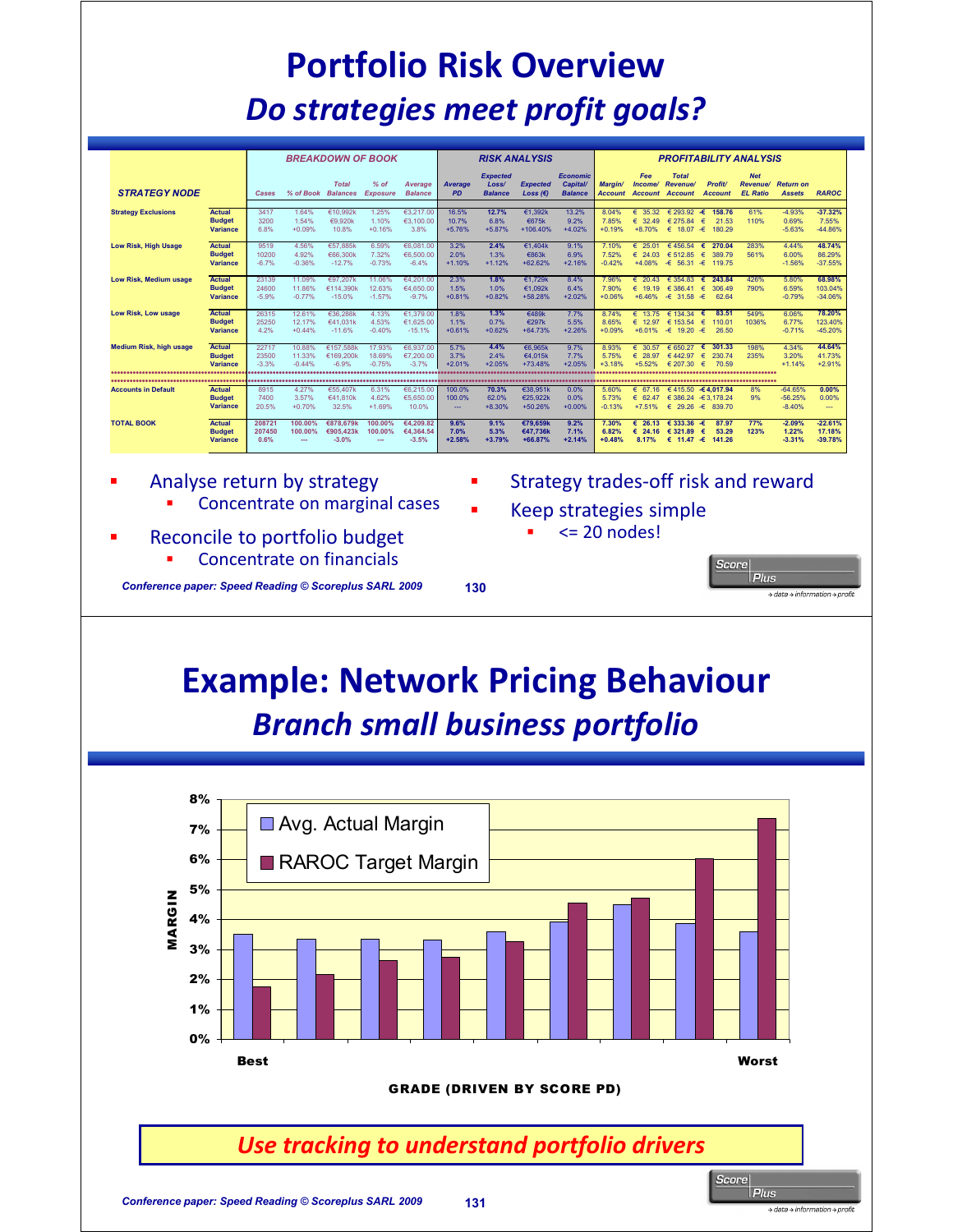#### **Statistical Tests**

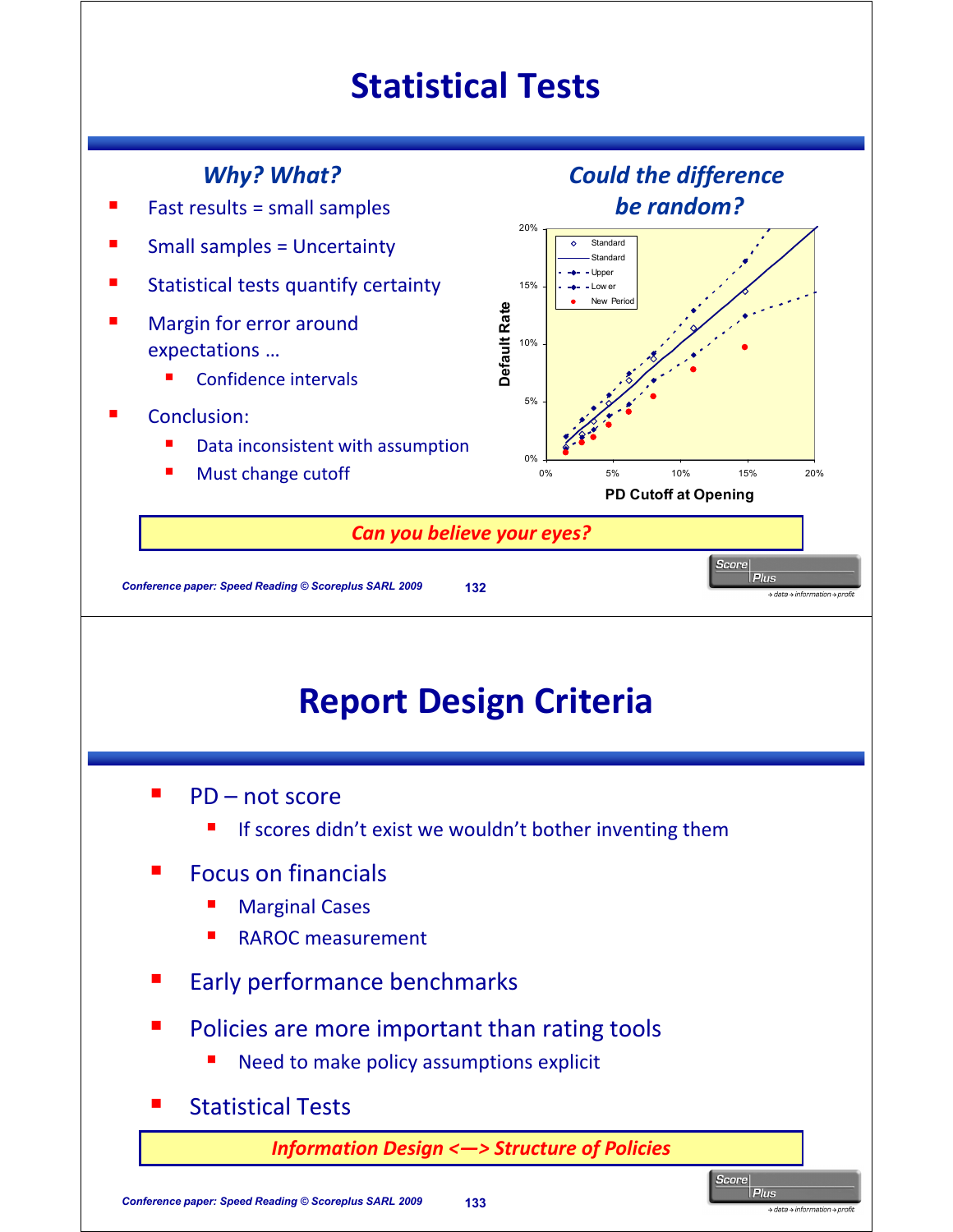#### **Speed Reading:** *Structure of Presentation*



#### **Complexity: the enemy ...** *The decision bush*

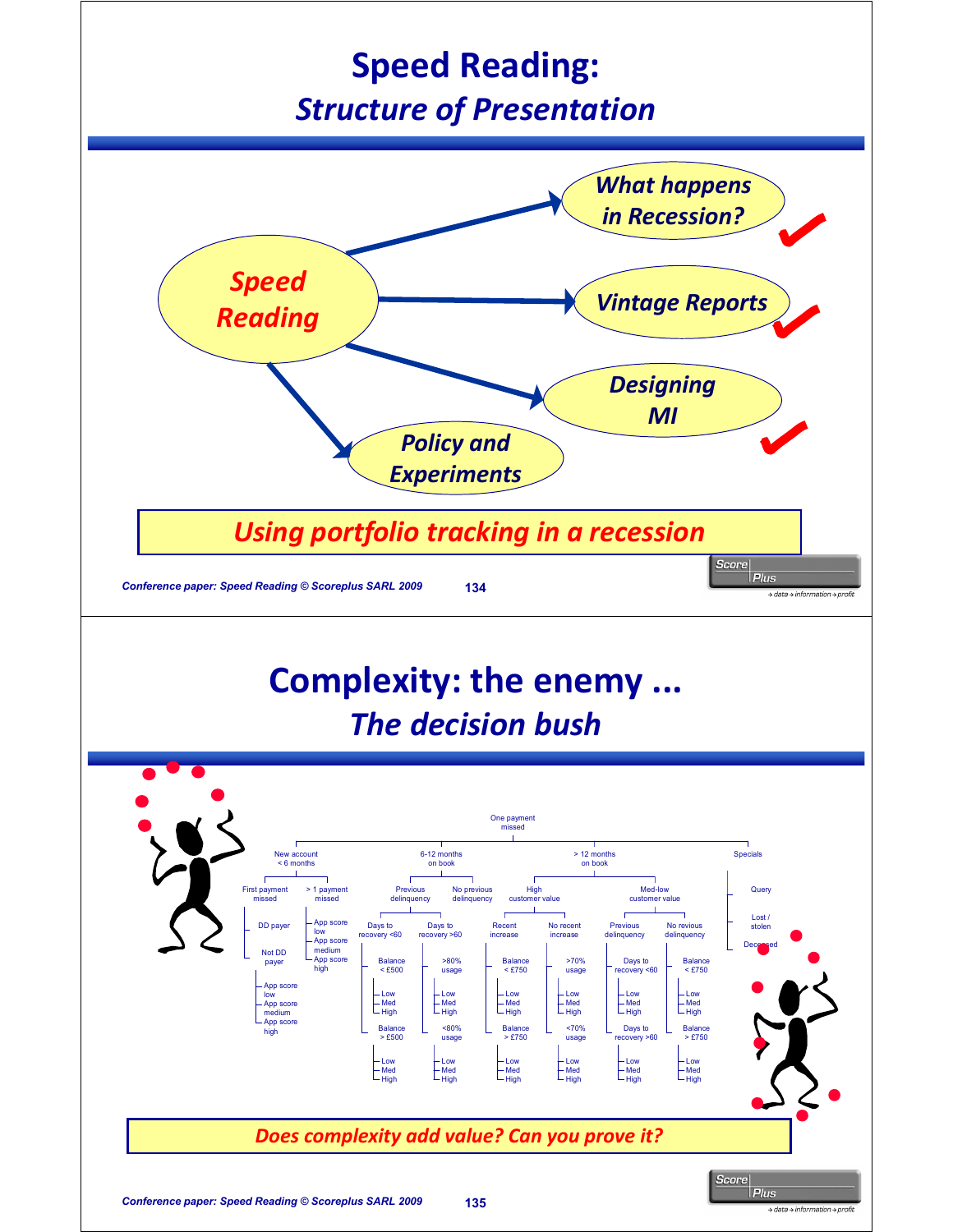### **Profit Pyramid:** *Difficult to see the top!*



#### **Based on portfolio analysis and experience** Discussed and analysed throughout business

- Quantified targets
- Measurable Results Set standard for performance
- Coherent Think through overall consequences

*Sources of Business Recruitment Strategy Acceptance Cut-off Pricing Override Procedures*

#### *Policy Elements Targets for Tracking*

*Population Profile Override Level Acceptance Rate Default Rate EVA/Contribution Level Attrition Rate*

*Keep it Simple!*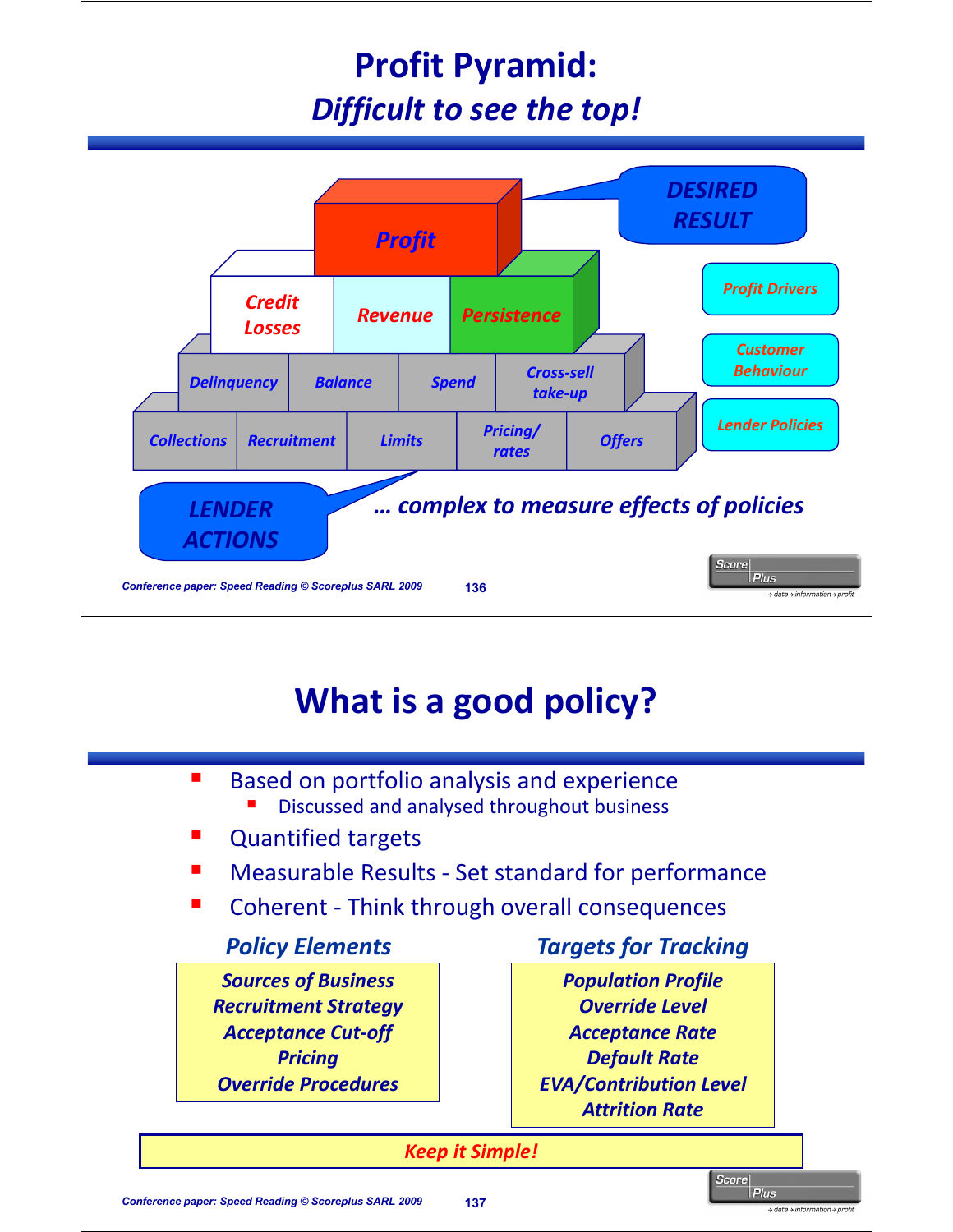### **Credit Policy: Example** *Set scorecard cutoff for personal loans*

## **Inputs**<br>Tracking Results

- Population Profile
- Actual vs. Expected PD
- Scorecard Model Performance
- Policy Rule Evaluation

#### Economic Outlook

- Interest Rates
- Unemployment

#### Market Analysis

- **Competitors**
- Product Ideas

#### *<u>Outputs</u>*

- Point in Time Assumptions
	- Reference PD
	- Scorecard Gini

#### Operating Policies

- Scorecard Cutoff
- Pricing Policy
- Lending Limits
- Policy Rule changes

#### Portfolio Budget

- New Lending
- Outstanding Balances
- Expected Losses
- Return on Capital

#### Expected Tracking Results

Score

**Plus** 

See above

**Conference paper: Speed Reading © Scoreplus SARL 2009 138 138 138 138 138 1100 <b>1100 1200 1200 1200** 

*Tracking → Learning → Change*

**Experiments** *Basic idea* Dazzle Brand  $\mathbf{\hat{x}}$ a na T ◯ *Treat randomly chosen customers differently Measure the effect on customer behaviour Quantify trade-offs*

icore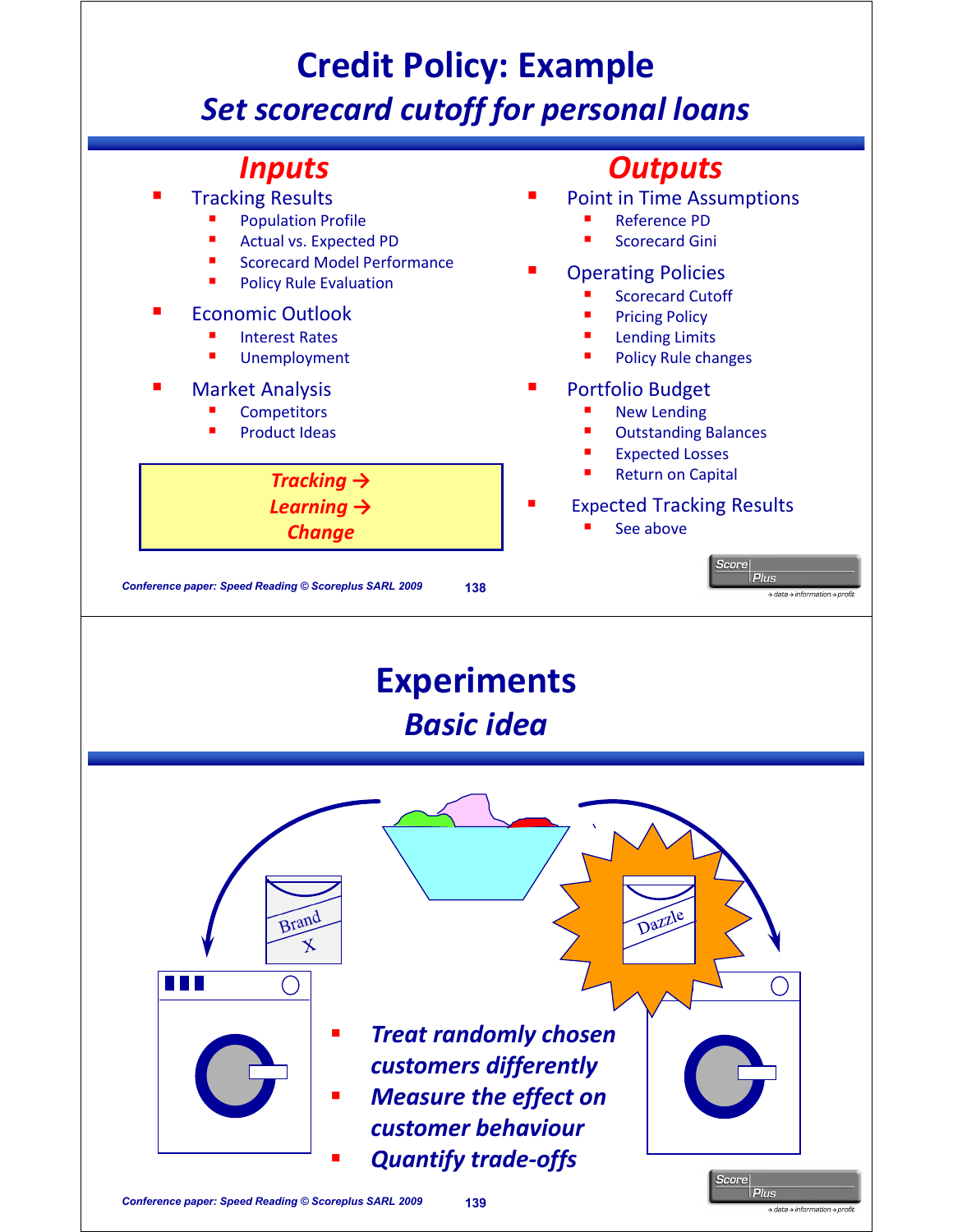#### **Original approach: horse race** *1980s*

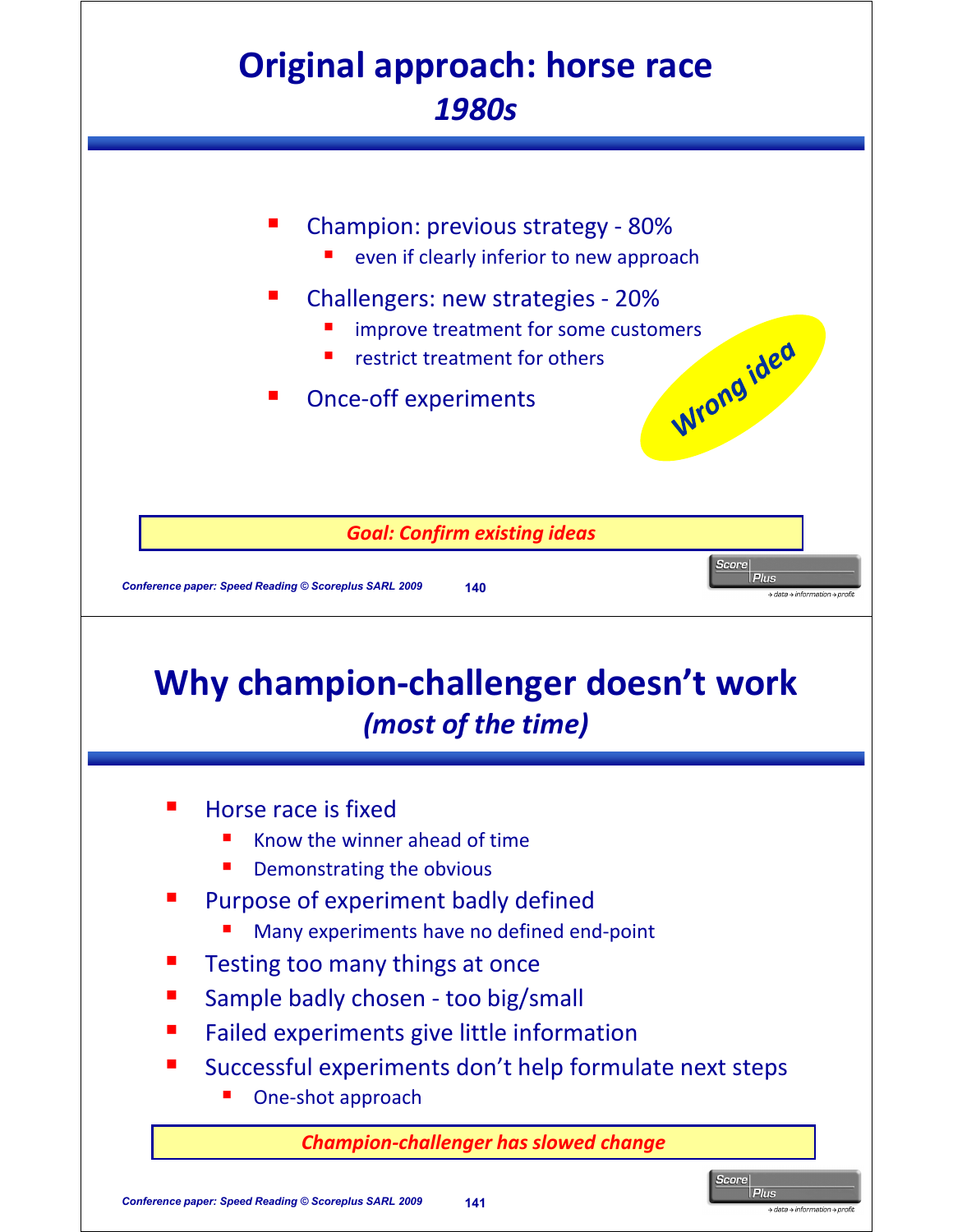## **Cost of Experiment: example**

| Sample Size<br>Limit Increase<br>50,000<br>€1,000<br>Goods<br><b>Bads</b><br><b>Bad Rate:</b><br>10%<br>45,000<br>5,000<br>Utilisation<br>3%<br>25%<br><b>Extra Balances</b><br>€1.35 $m$<br>€1.25m<br>$-40%$<br>10%<br>Margin<br>Profit/Loss<br>£135k<br>$-\epsilon$ 500 $k$<br><b>Overall Cost of Experiment =</b><br>$-\epsilon$ 365k<br>$= c. 8$ analysts x 1 year<br><b>What return on this investment?</b><br>Score<br><b>Plus</b><br>Conference paper: Speed Reading © Scoreplus SARL 2009<br>142<br>→ data → information → profit<br><b>Better approach: horse breeding</b><br><b>Systematically vary treatment</b><br>Understand how customers react to different policy<br>No single policy will be a winner for everyone:<br>identify customers for whom a given policy is most profitable<br>"Cross" policies to create a champion<br>takes time to find best policy |  |  |  |
|----------------------------------------------------------------------------------------------------------------------------------------------------------------------------------------------------------------------------------------------------------------------------------------------------------------------------------------------------------------------------------------------------------------------------------------------------------------------------------------------------------------------------------------------------------------------------------------------------------------------------------------------------------------------------------------------------------------------------------------------------------------------------------------------------------------------------------------------------------------------------------|--|--|--|
|                                                                                                                                                                                                                                                                                                                                                                                                                                                                                                                                                                                                                                                                                                                                                                                                                                                                                  |  |  |  |
|                                                                                                                                                                                                                                                                                                                                                                                                                                                                                                                                                                                                                                                                                                                                                                                                                                                                                  |  |  |  |
|                                                                                                                                                                                                                                                                                                                                                                                                                                                                                                                                                                                                                                                                                                                                                                                                                                                                                  |  |  |  |
|                                                                                                                                                                                                                                                                                                                                                                                                                                                                                                                                                                                                                                                                                                                                                                                                                                                                                  |  |  |  |
|                                                                                                                                                                                                                                                                                                                                                                                                                                                                                                                                                                                                                                                                                                                                                                                                                                                                                  |  |  |  |
|                                                                                                                                                                                                                                                                                                                                                                                                                                                                                                                                                                                                                                                                                                                                                                                                                                                                                  |  |  |  |
|                                                                                                                                                                                                                                                                                                                                                                                                                                                                                                                                                                                                                                                                                                                                                                                                                                                                                  |  |  |  |
|                                                                                                                                                                                                                                                                                                                                                                                                                                                                                                                                                                                                                                                                                                                                                                                                                                                                                  |  |  |  |
|                                                                                                                                                                                                                                                                                                                                                                                                                                                                                                                                                                                                                                                                                                                                                                                                                                                                                  |  |  |  |
|                                                                                                                                                                                                                                                                                                                                                                                                                                                                                                                                                                                                                                                                                                                                                                                                                                                                                  |  |  |  |
|                                                                                                                                                                                                                                                                                                                                                                                                                                                                                                                                                                                                                                                                                                                                                                                                                                                                                  |  |  |  |
|                                                                                                                                                                                                                                                                                                                                                                                                                                                                                                                                                                                                                                                                                                                                                                                                                                                                                  |  |  |  |
|                                                                                                                                                                                                                                                                                                                                                                                                                                                                                                                                                                                                                                                                                                                                                                                                                                                                                  |  |  |  |
|                                                                                                                                                                                                                                                                                                                                                                                                                                                                                                                                                                                                                                                                                                                                                                                                                                                                                  |  |  |  |
|                                                                                                                                                                                                                                                                                                                                                                                                                                                                                                                                                                                                                                                                                                                                                                                                                                                                                  |  |  |  |
|                                                                                                                                                                                                                                                                                                                                                                                                                                                                                                                                                                                                                                                                                                                                                                                                                                                                                  |  |  |  |
|                                                                                                                                                                                                                                                                                                                                                                                                                                                                                                                                                                                                                                                                                                                                                                                                                                                                                  |  |  |  |
|                                                                                                                                                                                                                                                                                                                                                                                                                                                                                                                                                                                                                                                                                                                                                                                                                                                                                  |  |  |  |
| Experiments buy information - to add value to portfolio                                                                                                                                                                                                                                                                                                                                                                                                                                                                                                                                                                                                                                                                                                                                                                                                                          |  |  |  |

Score |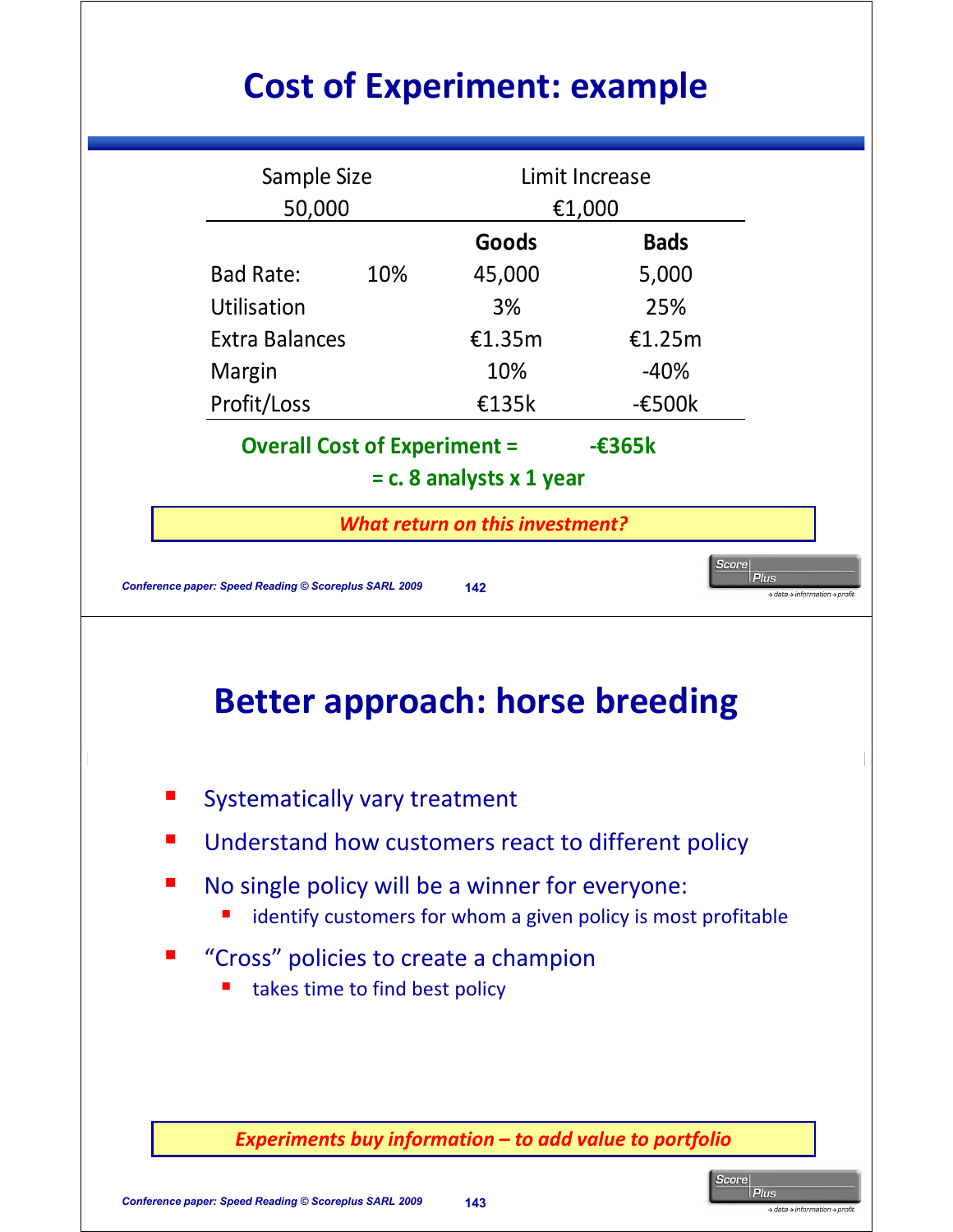# **Measuring Results of Experiments**



lcore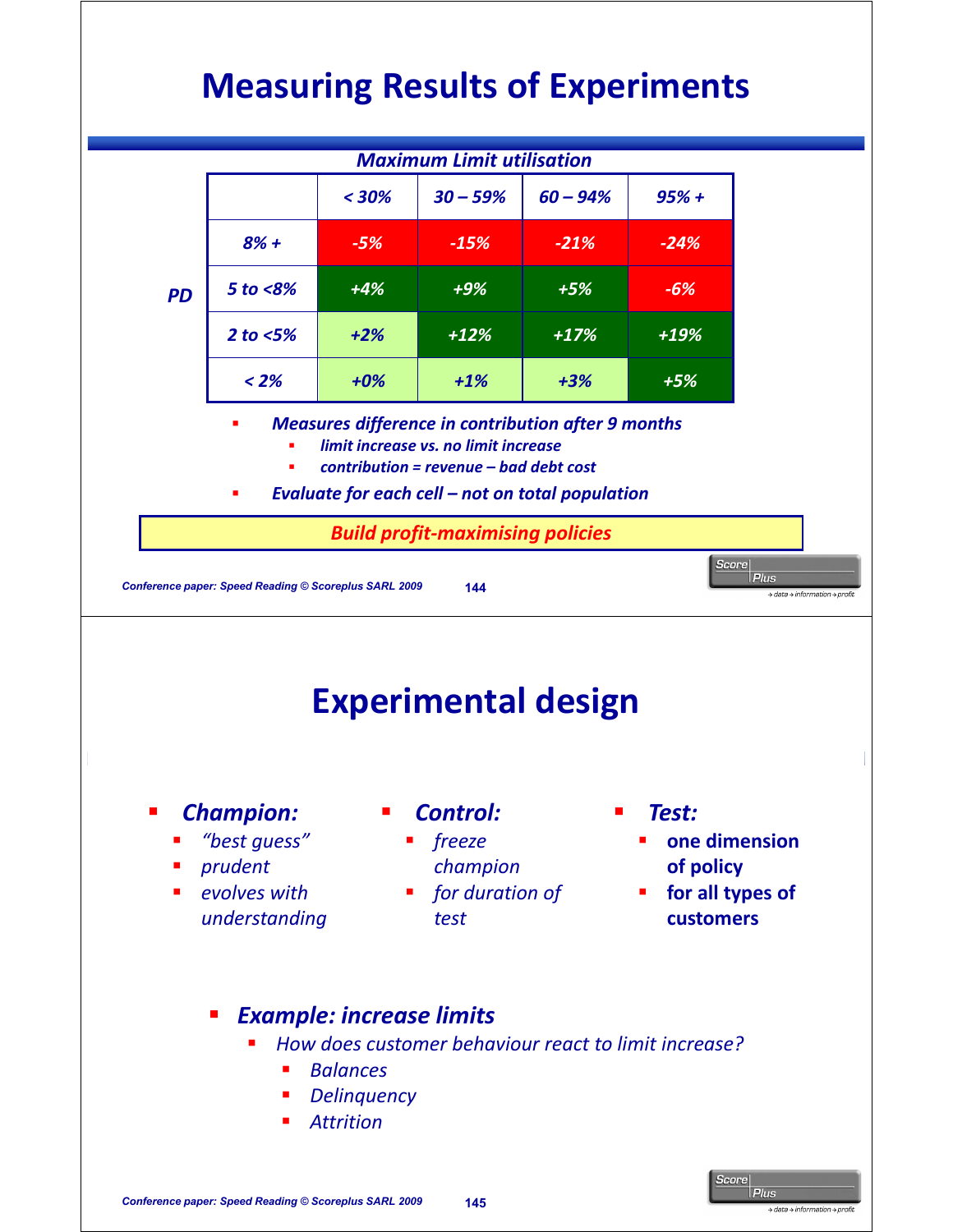## **Experimental design principles**



#### **Past vs. Future** *Management Process*

- Model Focus
- Rank-ordering of risk
	- Score only
- Number of cases
- **Scores**
- Measure total portfolio
- Once-off Experiments
- Sophistication = Complexity

#### **Past Future**

- Portfolio and Policy Focus
- Accuracy of Estimates
	- PD and other
- Financials Return on Capital
- PD, EL (and EAD, LGD)
- Concentrate on marginal cases
- Systematic ongoing testing
- Sophistication = Simplicity

*Technical Feedback -> Management Feedback*